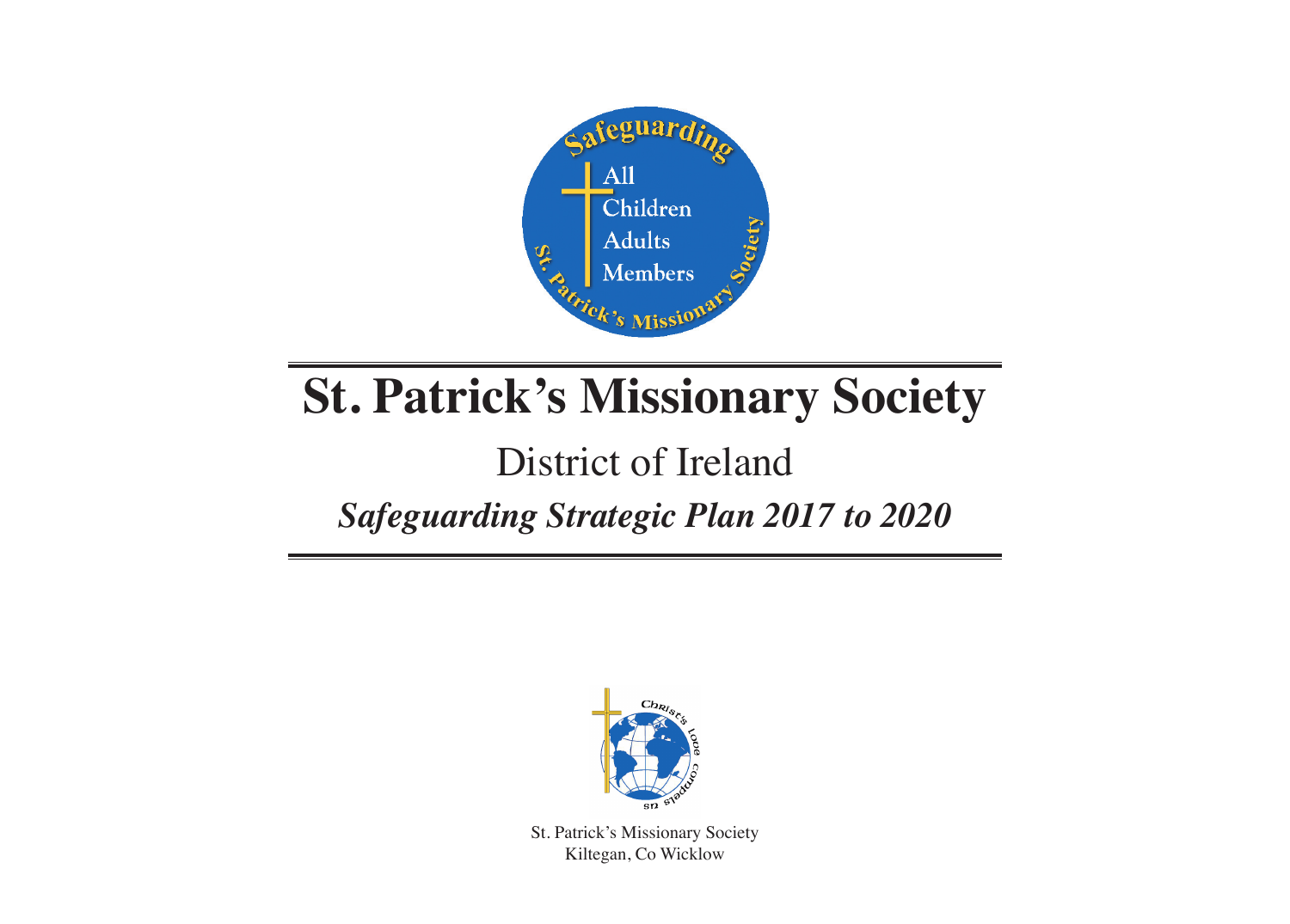| Policy /<br><b>Standard</b><br>/Indicator                                                                                                                                                                           | <b>Specific</b><br>Objective                                                | <b>Action</b>                                                                                                                                                                                                                                                                                                | <b>Responsibility</b>                    | Date<br><b>Started</b>                                           | Date<br><b>Completed</b>                                    |
|---------------------------------------------------------------------------------------------------------------------------------------------------------------------------------------------------------------------|-----------------------------------------------------------------------------|--------------------------------------------------------------------------------------------------------------------------------------------------------------------------------------------------------------------------------------------------------------------------------------------------------------|------------------------------------------|------------------------------------------------------------------|-------------------------------------------------------------|
| The District follows<br>1.1<br>effective practice<br>guidelines and<br>legislative requirements<br>in the recruitment of all<br>Church personnel and<br>in assessing their<br>suitability to work with<br>children. | Vetting                                                                     | Review the personnel files to<br>ensure that all those required to be<br>vetted under the National Vettijg<br>Bureau Act 2012-2016 are<br>processed.<br>Update Data Base.                                                                                                                                    | Authorised Liaison Person for<br>Vetting | February 2017<br>December 2017<br>December 2018<br>December 2020 | March, 2017<br>January 2018<br>January 2109<br>January 2021 |
|                                                                                                                                                                                                                     | Database                                                                    | Commence a review of the<br>Database currently being<br>maintained, relevant to<br>safeguarding.                                                                                                                                                                                                             | Safeguarding Officer                     | October 2017                                                     |                                                             |
| 1.2 The District<br>implements effective<br>practice on the expected<br>Standards of adults'<br>behaviour towards<br>children                                                                                       | Ensure that<br>appropriate Codes<br>of Behaviour for<br>adults are in place | Review all the personnel files to<br>ensure codes of behaviour are<br>signed.<br>Implementation of Priest's<br>Agreement which will include<br>codes of conduct.<br>Commiunicate the relevance of<br>codes of conduct to all personnel<br>during information awareness<br>sessions and safeguarding training | Safeguarding Officer                     | April 2017 and<br>ongoing                                        | Ongoing                                                     |
| 1.3 The Dstrict implements<br>effective practice in<br>encouraging children's'<br>positive behaviour                                                                                                                | Not applicable as<br>we do not work<br>with children                        |                                                                                                                                                                                                                                                                                                              |                                          |                                                                  |                                                             |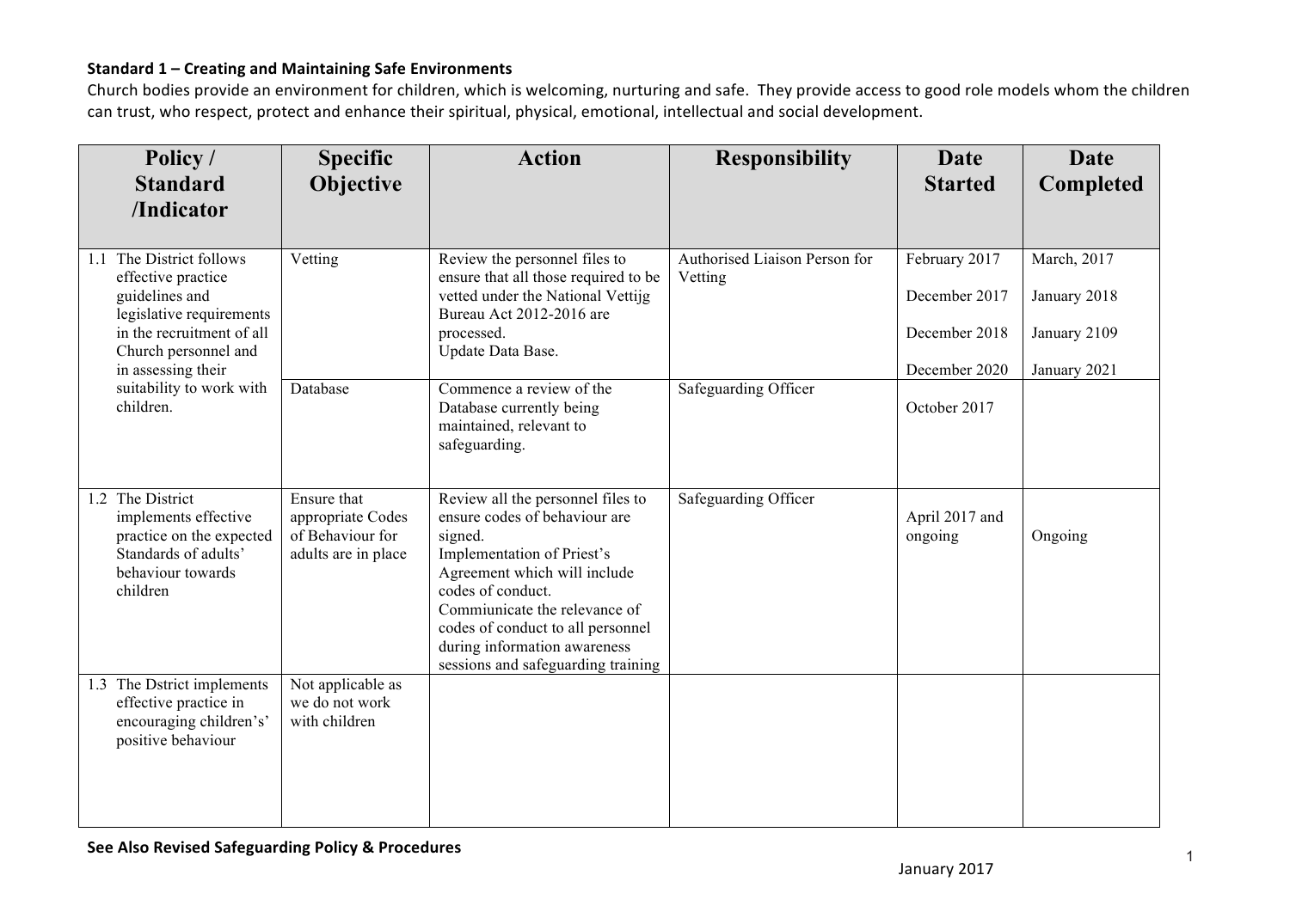| Policy /<br><b>Standard</b><br>/Indicator                                                                                                                                                                                                                               | <b>Specific</b><br>Objective                         | <b>Action</b>                                                                                                                        | <b>Responsibility</b>                              | Date<br><b>Started</b> | Date<br>Completed |
|-------------------------------------------------------------------------------------------------------------------------------------------------------------------------------------------------------------------------------------------------------------------------|------------------------------------------------------|--------------------------------------------------------------------------------------------------------------------------------------|----------------------------------------------------|------------------------|-------------------|
| 1.4 The District<br>implements effective<br>practice in safe care for<br>all children including<br>those with specific<br>needs                                                                                                                                         | Not Applicable as<br>we do not work<br>with children |                                                                                                                                      |                                                    |                        |                   |
| 1.5 The District ensures<br>that the safe use of<br>Church property by<br>external groups<br>complies with effective<br>child safeguarding<br>practice                                                                                                                  | Ensure safe use of<br>District property              | Review Guidance on safe use of<br>property by external groups.<br>Check that all forms have been<br>completed by the external groups | Safeguarding Officer                               | March 2017             | Review each year  |
| 1.6 The District has in<br>place clear written<br>whistleblowing<br>procedures to support<br>and assist Church<br>personnel to raise<br>concerns about possible<br>dangerous or unethical<br>conduct by others<br>towards children<br>involved in Church<br>activities. | Whistleblowing                                       | Include in the revised District<br>Procedures and communicate to<br>all personnel                                                    | Safeguarding Committee and<br>Safeguarding Officer | March 2017             | Review each year  |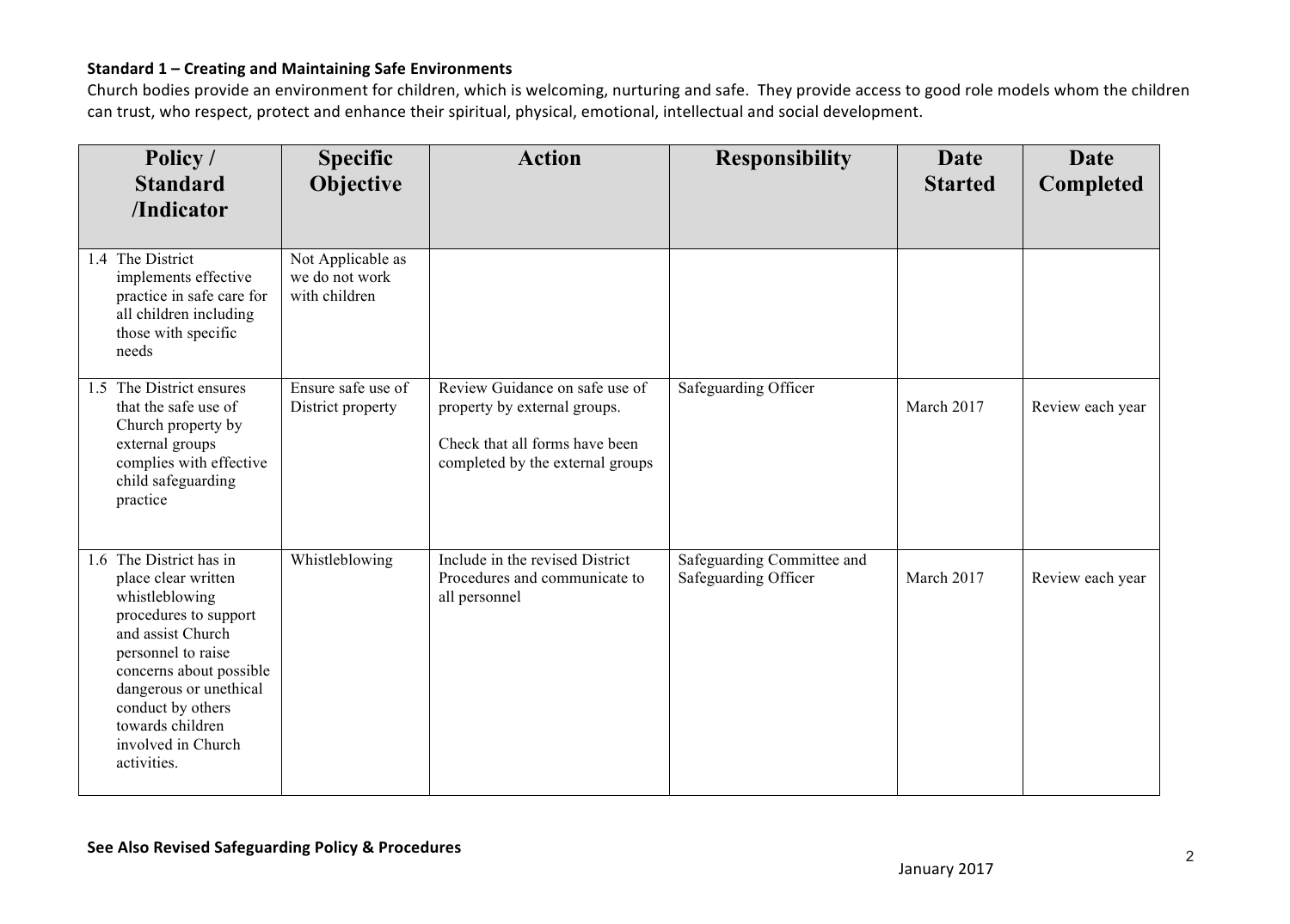| Policy /<br><b>Standard</b><br>/Indicator                                                                                                      | <b>Specific</b><br>Objective                                                                                                  | <b>Action</b>                                                                                                                 | <b>Responsibility</b>                                             | <b>Date</b><br><b>Started</b> | Date<br><b>Completed</b> |
|------------------------------------------------------------------------------------------------------------------------------------------------|-------------------------------------------------------------------------------------------------------------------------------|-------------------------------------------------------------------------------------------------------------------------------|-------------------------------------------------------------------|-------------------------------|--------------------------|
| The District has a clear<br>17<br>written Complaints<br>Procedure regarding<br>safeguarding concerns<br>which are not<br>allegations of abuse. | Complaints<br>Procedure                                                                                                       | Ensure the complaints procedure<br>is included in the revised<br>procedures and communicate to<br>all personnel               | Safeguarding Committee,<br>Safeguarding Officer & H.R.<br>Manager | March 2017                    | Ongoing                  |
|                                                                                                                                                | Facilitate<br>communication of<br>complaints<br>regarding<br>Safeguarding<br>Service and<br><b>Standards</b>                  | Liaise with H.R. Manager to<br>ensure all personnel are aware of<br>the Complaints preocedures                                | Safeguarding Officer                                              | April/May 2017                | Ongoing                  |
| 1.8 The District<br>implements effective<br>practice for Church<br>personnel on<br>assessment of hazards<br>when working with<br>children.     | <b>Ensure that District</b><br>procedures include<br>guidance on<br>assessment of<br>hazards when<br>working with<br>children | Use hazard assessment forms<br>where applicable and assist<br>personnel in implementing<br>controls/plans to mitigate hazards | Safeguarding Officer                                              | When<br>applicable            | When applicable          |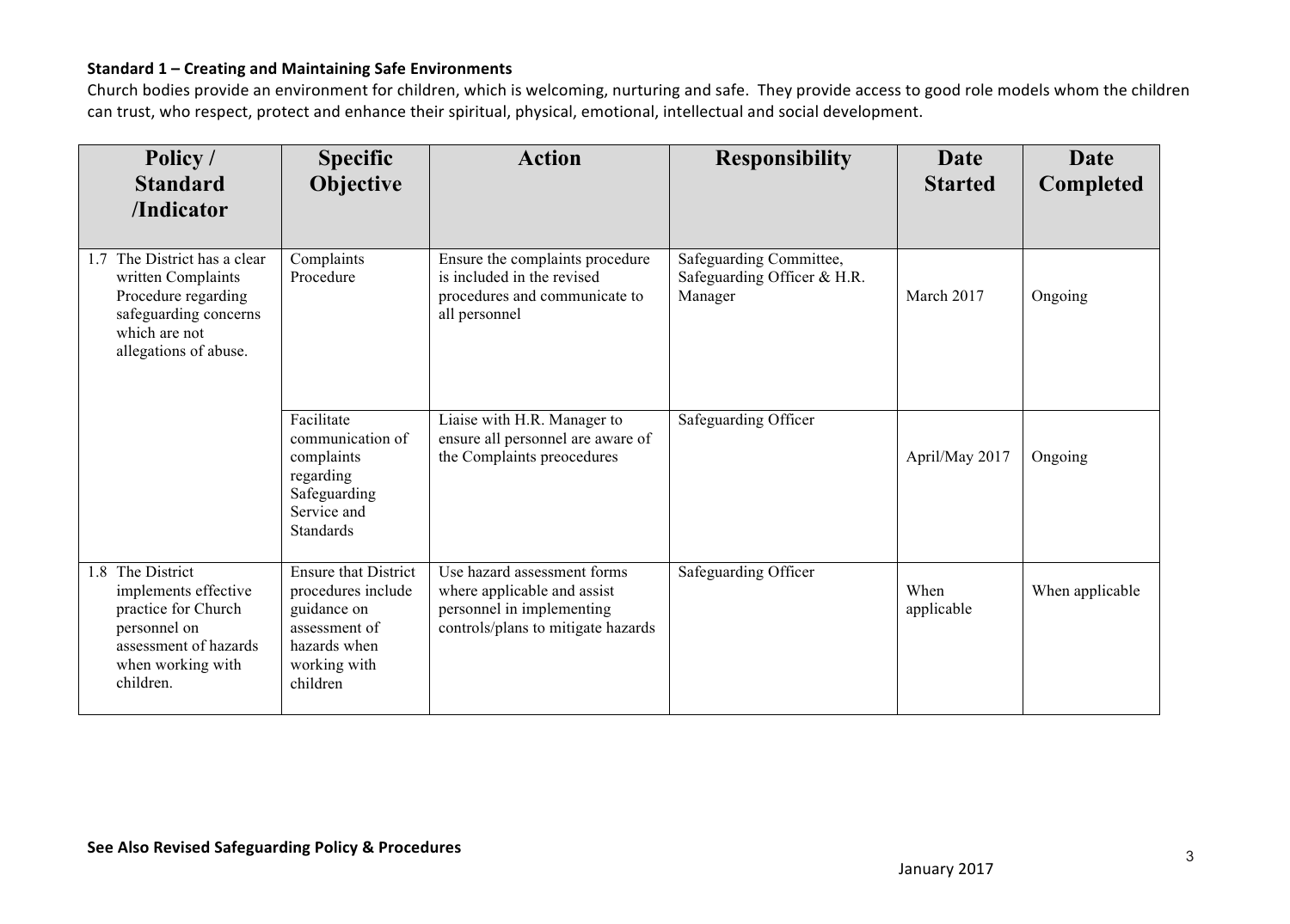| Policy /<br><b>Standard</b>                                                                                                                                                                                                                                                       | <b>Specific</b><br><b>Objective</b>        | <b>Action</b>                                                                                                                   | <b>Responsibility</b>                                                | Date<br><b>Started</b> | Date<br>Completed |
|-----------------------------------------------------------------------------------------------------------------------------------------------------------------------------------------------------------------------------------------------------------------------------------|--------------------------------------------|---------------------------------------------------------------------------------------------------------------------------------|----------------------------------------------------------------------|------------------------|-------------------|
| /Indicator                                                                                                                                                                                                                                                                        |                                            |                                                                                                                                 |                                                                      |                        |                   |
| The District<br>1.9<br>implements effective<br>practice for the<br>appropriate use of<br>information technology,<br>including social media<br>by Church personnel<br>and by children.                                                                                             | Not applicable.                            | Guidance on use of images and on<br>CCTV implemented and<br>communicted to all personnel.                                       | Safeguarding Committee &<br>Safeguarding Officer                     | Ongoing                | Ongoing           |
| 1.10 The District Leader has<br>responsibility for<br>ensuring that all<br>clerics/religious, who<br>are members of the<br>District and are<br>ministiring with<br>children in an external<br>organisation/Church<br>body, agree to follow<br>effective safeguarding<br>practice. | All priests sign the<br>priest's agreement | Devise an agreement form and<br>disiminate to all those working or<br>that may work in an external<br>organisation/Church body. | Safeguarding Committee,<br>District Leader & Safeguarding<br>Officer | March 2017             | September 2017    |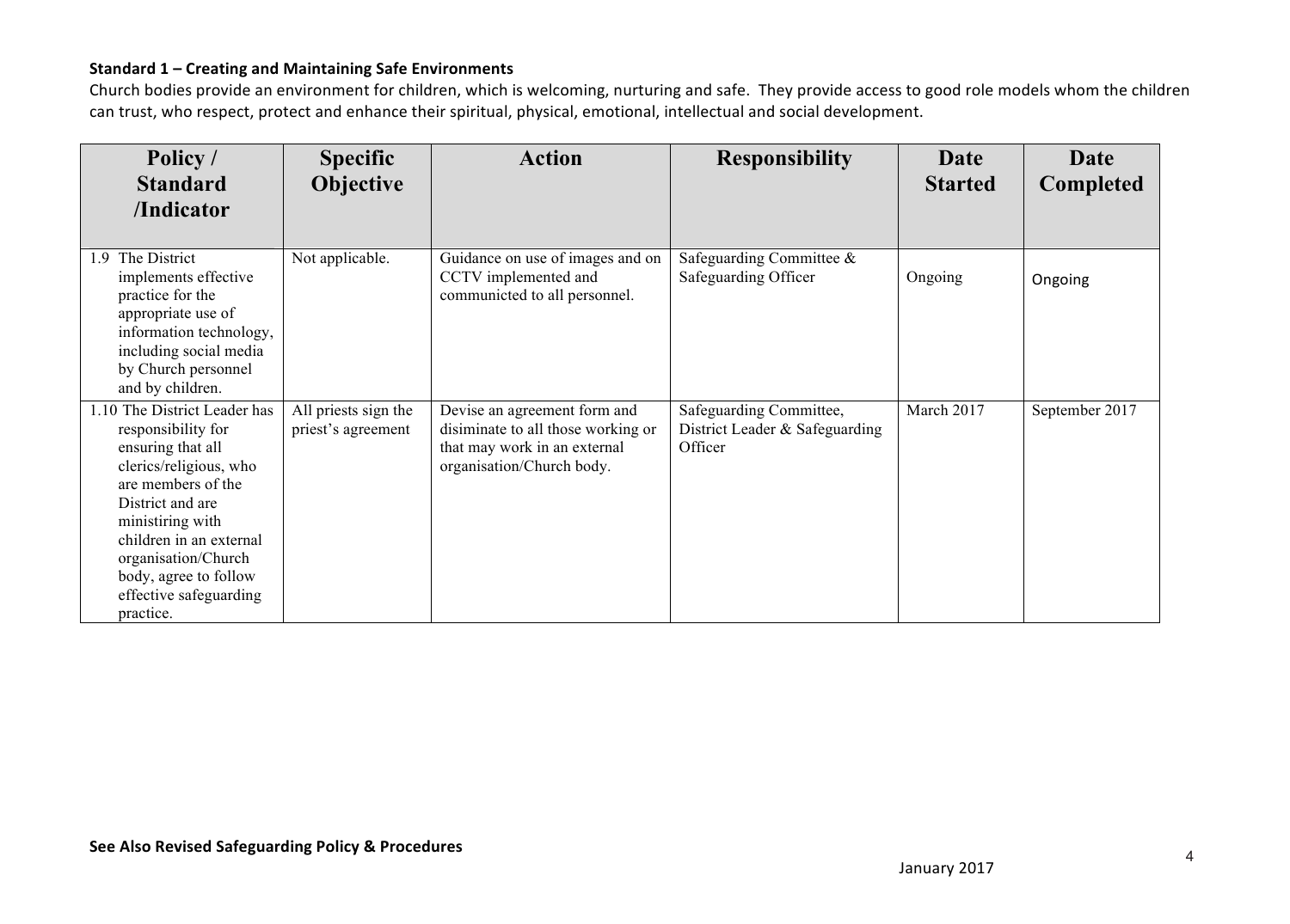#### Standard 2 - Procedures for Responding to Child Protection allegations, concerns and suspicions.

Church bodies have clear procedures and guidance on what to do when a concern, suspicion or allegation arises about a child's safety or welfare which will ensure that there is a prompt response. They also enable the Church to meet all national and international legal and practice requirements and guidance.

| Policy /<br><b>Standard</b>                                                                                                                                                                                                                                                                                                                                                                                                                                                                                                                              | <b>Specific</b><br><b>Objective</b>                                                                           | <b>Action</b>                                                                                                                                                                                                                                                                          | <b>Responsibility</b> | <b>Date</b><br><b>Started</b>                                     | <b>Date</b><br><b>Completed</b> |
|----------------------------------------------------------------------------------------------------------------------------------------------------------------------------------------------------------------------------------------------------------------------------------------------------------------------------------------------------------------------------------------------------------------------------------------------------------------------------------------------------------------------------------------------------------|---------------------------------------------------------------------------------------------------------------|----------------------------------------------------------------------------------------------------------------------------------------------------------------------------------------------------------------------------------------------------------------------------------------|-----------------------|-------------------------------------------------------------------|---------------------------------|
| /Indicator                                                                                                                                                                                                                                                                                                                                                                                                                                                                                                                                               |                                                                                                               |                                                                                                                                                                                                                                                                                        |                       |                                                                   |                                 |
| 2.1 The District has clear<br>written child safeguarding<br>procedures and access to the<br>personnel to implement<br>them if there are suspicions,<br>concerns, knowledge or<br>allegations received about<br>the abuse of a child. These<br>procedures specify that all<br>suspicions, concerns,<br>knowledge or allegations<br>which meet the threshold for<br>reporting to the statutory<br>authorities (apart from those<br>received in the Sacrament of<br>Reconciliation) will be<br>reported. If the allegation<br>relates to an ordained cleric | Procedures<br>In the context of<br>relevant legislation<br>national and district<br>safeguarding              | Develop and maintain detailed<br>safeguarding procedures.                                                                                                                                                                                                                              | Safeguarding Officer  | Within one<br>month of<br>national<br>guidance being<br>available | Within two<br>months of start   |
|                                                                                                                                                                                                                                                                                                                                                                                                                                                                                                                                                          | policy, and best<br>practice policy, the<br>district will develop<br>and maintain<br>detailed<br>safeguarding | Canon Law<br>The District will appoint a canon<br>lawyer to ensure all appropriate<br>procedures are followed in respect of<br>Canon Law.                                                                                                                                              | District Leader       | March 2016                                                        | April, 2016<br>Completed        |
|                                                                                                                                                                                                                                                                                                                                                                                                                                                                                                                                                          | procedures.                                                                                                   | D.L.P<br>The District will appoint a D.L.P and<br>Deputy D.L.P to be responsible for<br>ensuring that all concerns/suspicions<br>and allegations re child abuse are<br>responded to appropriately.                                                                                     | District Leader       | In place                                                          |                                 |
| or non-ordained religious, in<br>addition to reporting to the<br>statutory authorities, the<br>NBSCCCI and the Bishop<br>must be informed.                                                                                                                                                                                                                                                                                                                                                                                                               | Reporting                                                                                                     | All concerns /suspicions /allegations<br>will be assessed to establish if the<br>threshold for reporting to the statutory<br>authorities are met. If the threshold is<br>met, all appropriate notifications will<br>be made, including to<br>Garda Siochana<br>Tusla<br>N.B.S.C.C.C.I. | DLP and Deputy DLP    | Ongoing                                                           | Ongoing                         |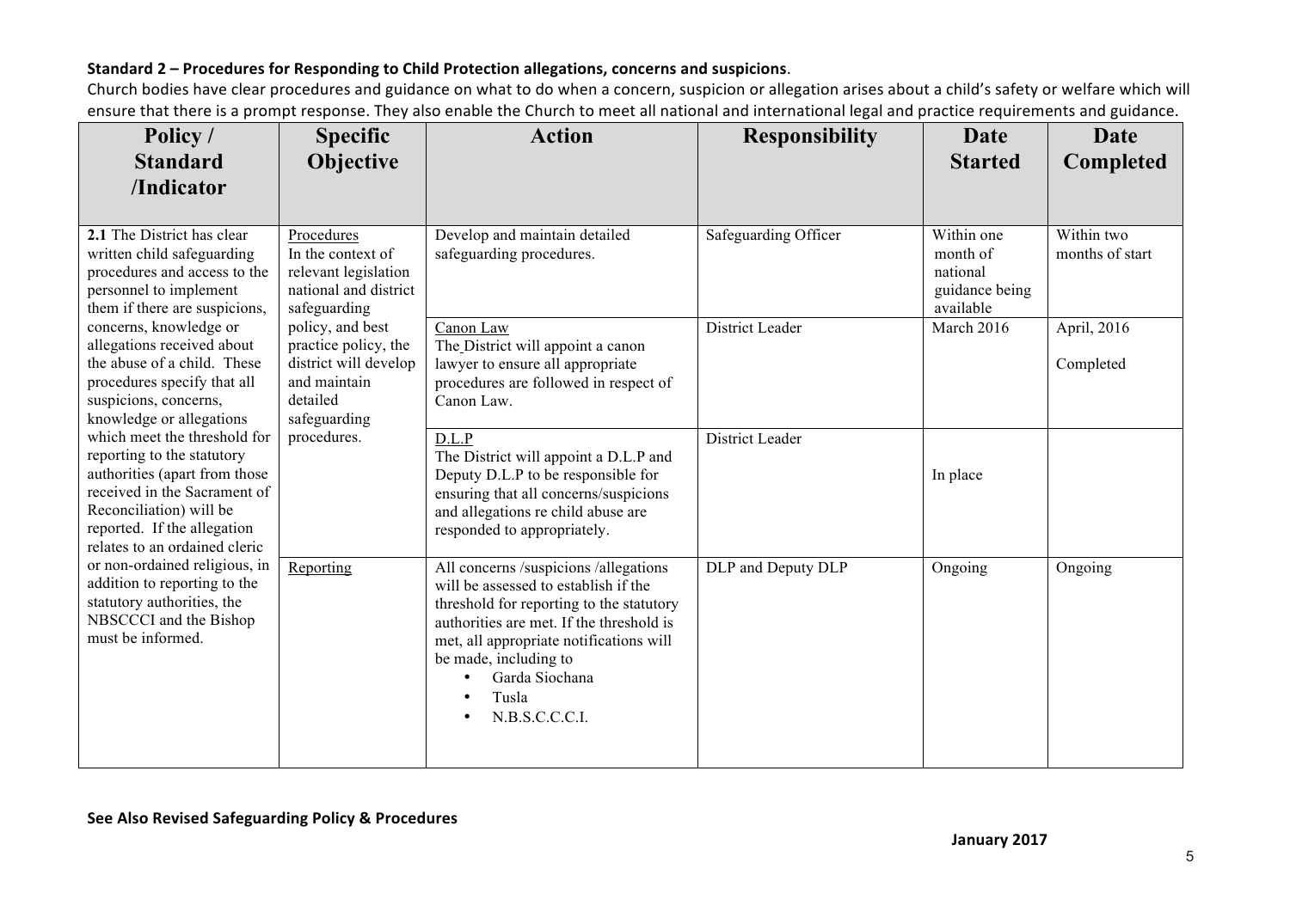#### Standard 2 - Procedures for Responding to Child Protection allegations, concerns and suspicions.

Church bodies have clear procedures and guidance on what to do when a concern, suspicion or allegation arises about a child's safety or welfare which will ensure that there is a prompt response. They also enable the Church to meet all national and international legal and practice requirements and guidance.

| Policy /<br><b>Standard</b><br>/Indicator | <b>Specific</b><br>Objective                                | <b>Action</b>                                                                                                                                                                                                                                                                                                                                                                                                                                                       | <b>Responsibility</b>     | <b>Date</b><br><b>Started</b> | <b>Date</b><br><b>Completed</b> |
|-------------------------------------------|-------------------------------------------------------------|---------------------------------------------------------------------------------------------------------------------------------------------------------------------------------------------------------------------------------------------------------------------------------------------------------------------------------------------------------------------------------------------------------------------------------------------------------------------|---------------------------|-------------------------------|---------------------------------|
|                                           | Complaints re<br>response                                   | Any person, dissatisfied with the<br>response to a safeguarding<br>concern/suspicions/allegation will be<br>offered a meeting with a person<br>(safeguarding complaints officer)<br>appointed by the District Leader to<br>review their experience and complaint<br>and to agree a process to address the<br>issues identified.                                                                                                                                     | District                  | January 2017                  | May, 2016                       |
|                                           | Responding to<br>allegations against<br>the District Leader | If a safeguarding<br>$\bullet$<br>concern/suspicions/allegations<br>arise in respect of the District<br>Leader the Designated Liaison<br>Person will follow the district<br>policy and procedures and<br>assess/decide if the threshold for<br>reporting is met and<br>report to the Superior General<br>٠<br>Report to statutory authorities<br>Report to NBSCCCI<br>Superior General will inform<br>Apostolic Nuncio. The Apostolic<br>Nuncio will inform the CDF | Designated Liaison Person | January 2017                  | Ongoing                         |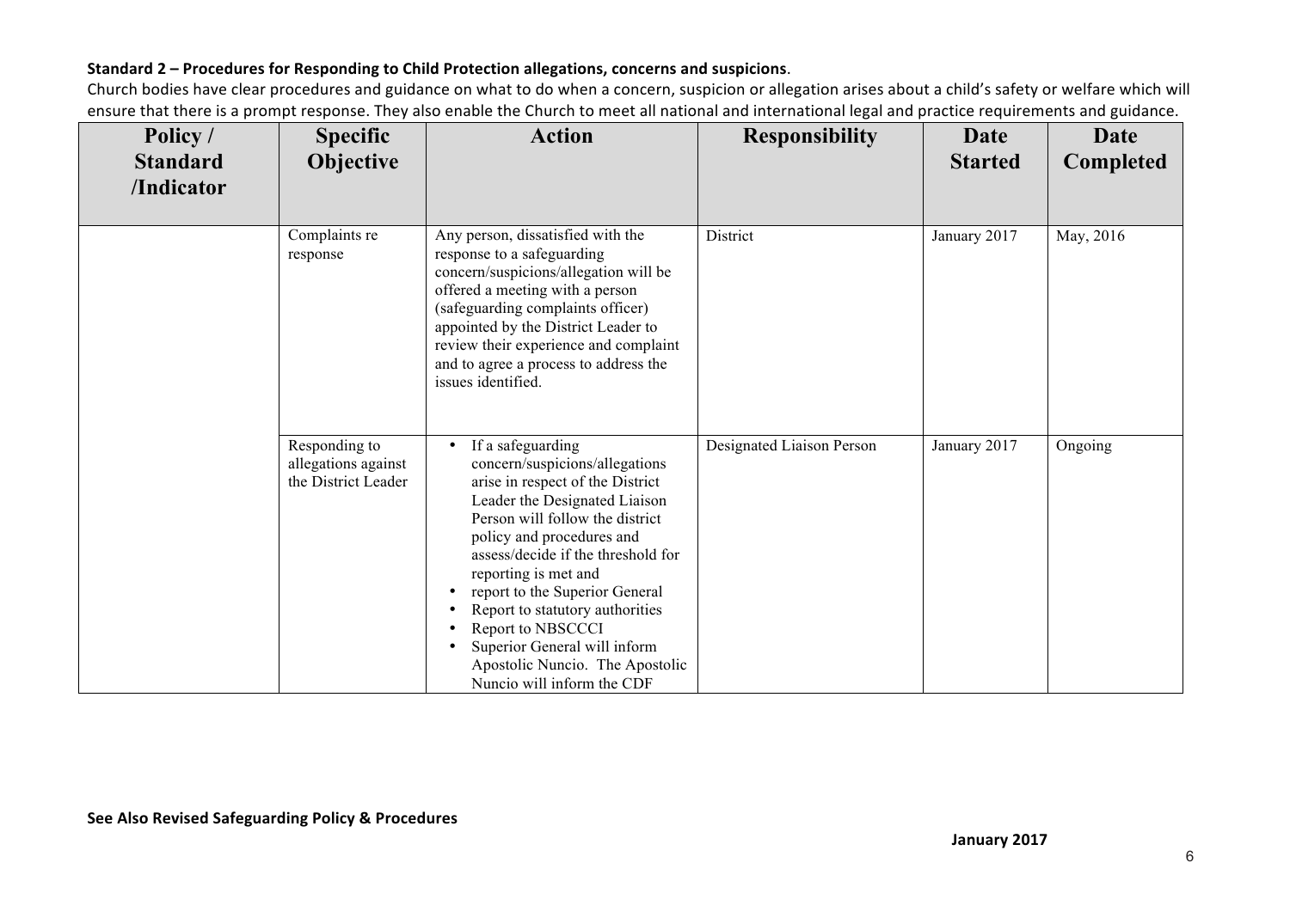#### Standard 2 - Procedures for Responding to Child Protection allegations, concerns and suspicions.

Church bodies have clear procedures and guidance on what to do when a concern, suspicion or allegation arises about a child's safety or welfare which will ensure that there is a prompt response. They also enable the Church to meet all national and international legal and practice requirements and guidance.

| Policy /<br><b>Standard</b><br>/Indicator                                                                                                                                                                                                       | <b>Specific</b><br><b>Objective</b> | <b>Action</b>                                                                                                                                                                                                                                                                  | <b>Responsibility</b>                            | <b>Date</b><br><b>Started</b> | Date<br><b>Completed</b> |
|-------------------------------------------------------------------------------------------------------------------------------------------------------------------------------------------------------------------------------------------------|-------------------------------------|--------------------------------------------------------------------------------------------------------------------------------------------------------------------------------------------------------------------------------------------------------------------------------|--------------------------------------------------|-------------------------------|--------------------------|
| 2.2 The District records all<br>concerns, suspicions,<br>allegations, incidents and<br>referrals and action taken<br>which upholds compliance<br>with relevant data<br>protection, confidentiality<br>and storage of information<br>legislation | Recording                           | The District will maintain a record of<br>all safeguarding<br>concerns/suspicions/allegations<br>consistent with relevant data<br>protection/and any other relevant<br>legislation.                                                                                            | Designated Liaison Person                        | Jan, 2017                     | Ongoing                  |
| 2.3 The District shares<br>information about child<br>safeguarding concerns,<br>suspicions and allegations<br>with those who need to<br>know, in order to keep<br>children safe                                                                 | Sharing information                 | In each case, the district will assess<br>who should be provided with<br>information in order to safeguard<br>children. (The welfare of children will<br>be the paramount consideration with<br>due regard for the right of all parties).                                      | Designated Liaison Person                        | Jan, 2017                     | Ongoing                  |
|                                                                                                                                                                                                                                                 | Collaboration                       | The district will cooperate with the<br>relevant statutory authorities and meet<br>periodically with the senior personnel<br>of these agencies to monitor and<br>review interagency collaboration.<br>Fixed meetings will be held annually<br>and more frequently as required. | District Leader and Designated<br>Liaison Person | February 2017                 | Ongoing                  |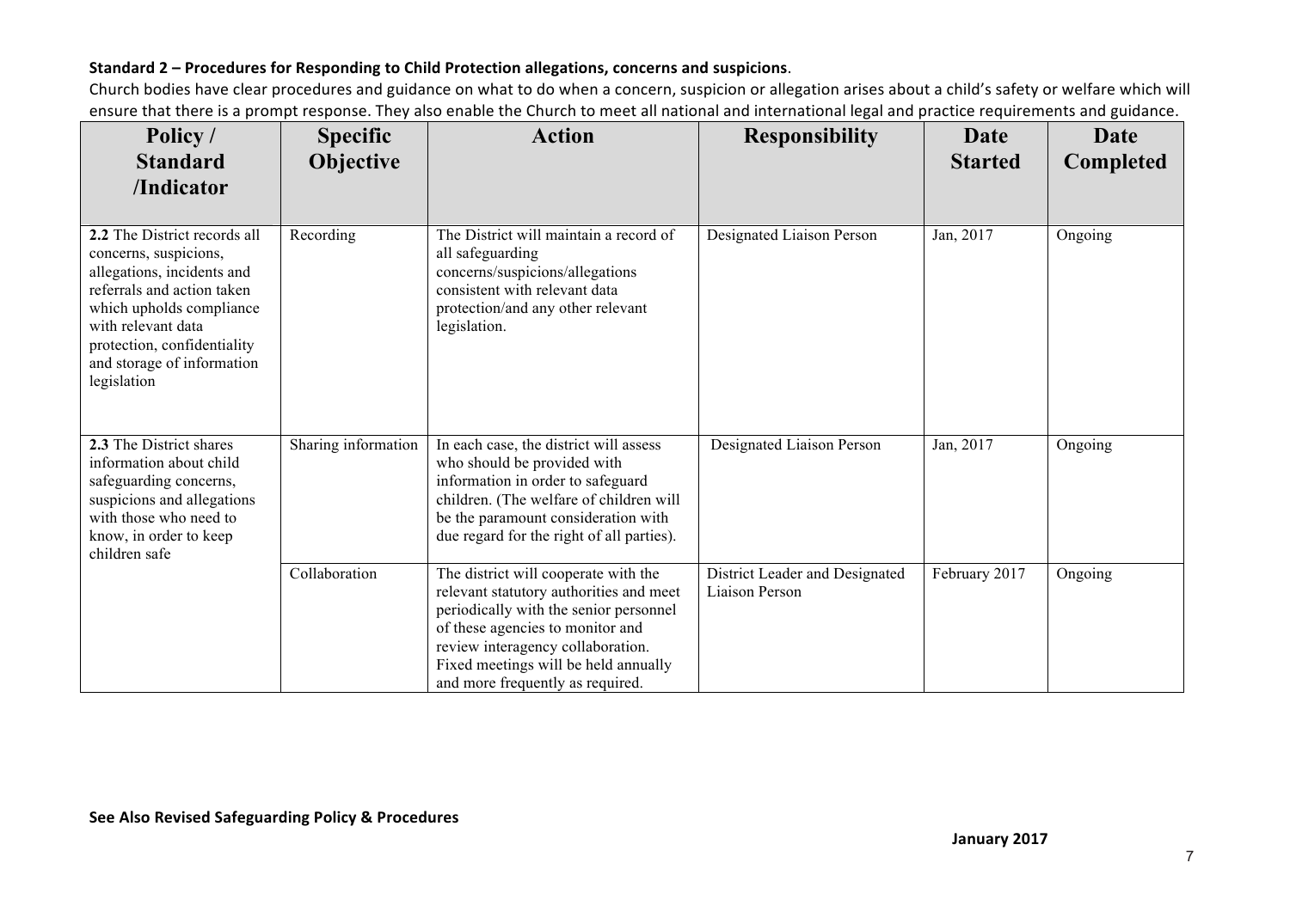#### **Standard 3- Care and Support for the Complainant**

Complainants who have suffered abuse as children receive a compassionate response when they disclose their abuse. They, and their families, are offered appropriate support, advice and pastoral care.

| Policy/<br><b>Standard/Indicator</b>                                                                                                                                                                                        | <b>Specific</b><br>Objective | <b>Action</b>                                                                                                                                                                                                                                                                                                                                                                                                                                                                                                                                                                                                 | <b>Responsibility</b>                            | Date     | <b>Completed</b><br><b>By</b> |
|-----------------------------------------------------------------------------------------------------------------------------------------------------------------------------------------------------------------------------|------------------------------|---------------------------------------------------------------------------------------------------------------------------------------------------------------------------------------------------------------------------------------------------------------------------------------------------------------------------------------------------------------------------------------------------------------------------------------------------------------------------------------------------------------------------------------------------------------------------------------------------------------|--------------------------------------------------|----------|-------------------------------|
| 3.1 The District Leader offers<br>appropriate pastoral care to<br>complainants, which<br>recognises their unique needs.<br>This should include an offer<br>from the District Leader to<br>meet the complainant in<br>person | Procedures                   | The DLP will meet all<br>complainants and ensure they are<br>Heard respectfully<br>Able to express their<br>$\bullet$<br>wishes<br>Identify their needs<br>$\bullet$<br>All complainants and other<br>persons effected will be offered<br>A meeting with the<br>district leader<br>A support person<br>$\bullet$<br>Counselling<br>Appropriate specialist<br>support<br>Members of complainant's family<br>and others effected will be offered<br>support and counselling.<br>All complainants will be provided<br>with information and support<br>regarding reporting to the relevant<br>statutory agencies. | <b>DLP</b>                                       | Jan 2017 | Ongoing                       |
|                                                                                                                                                                                                                             | Person effected              | In respect of each safeguarding<br>complaint, the needs of persons,<br>communities or organisations<br>effected will be assessed and<br>addressed with due regard to right<br>of privacy which may arise.                                                                                                                                                                                                                                                                                                                                                                                                     | District Leader And Designated<br>Liaison Person | Jan 2017 | Ongoing                       |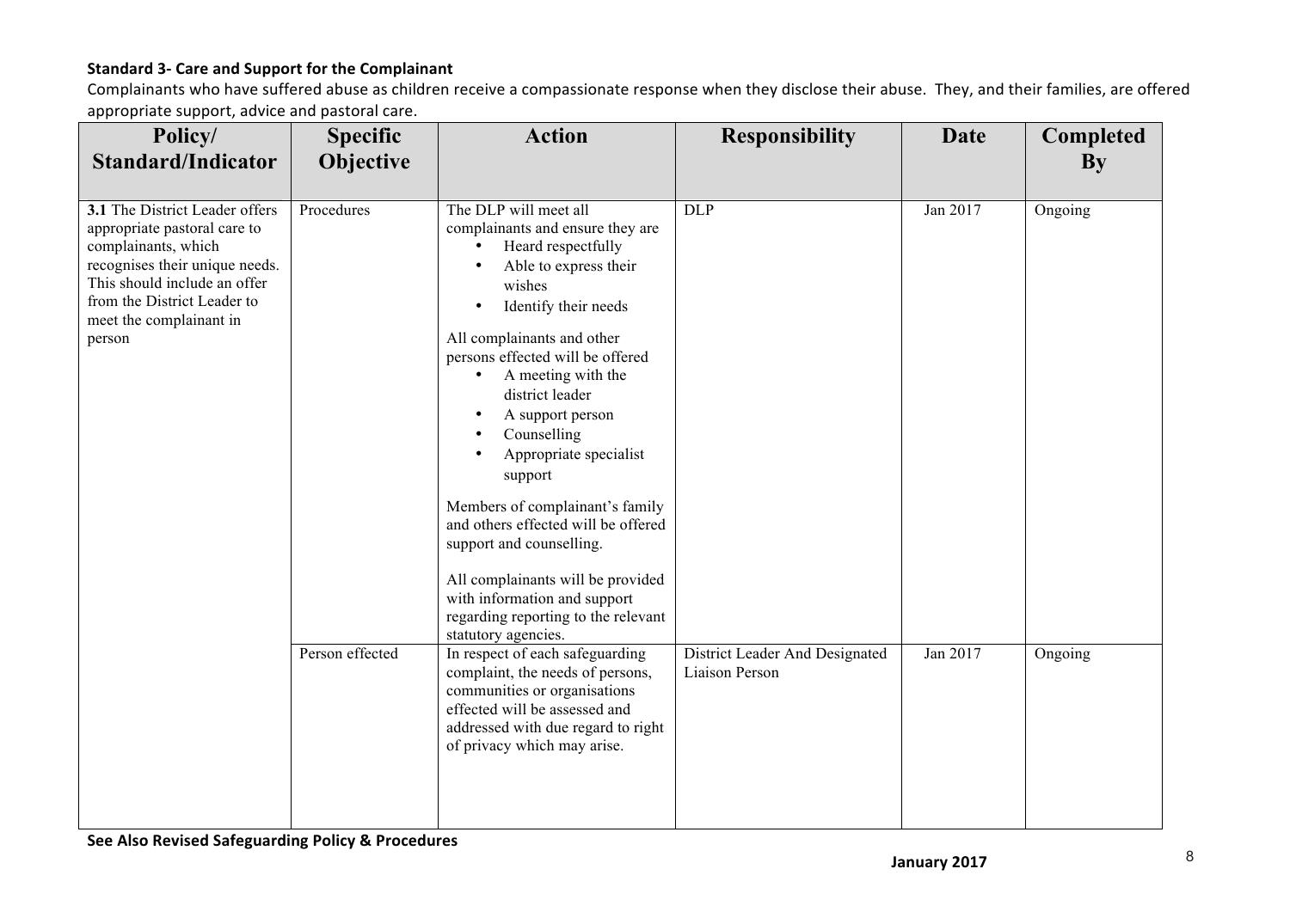#### **Standard 3- Care and Support for the Complainant**

Complainants who have suffered abuse as children receive a compassionate response when they disclose their abuse. They, and their families, are offered appropriate support, advice and pastoral care.

| Policy/                                                                                                                                                                                                                                                               | <b>Specific</b> | <b>Action</b>                                                                                                          | <b>Responsibility</b> | <b>Date</b> | <b>Completed</b>                                                        |
|-----------------------------------------------------------------------------------------------------------------------------------------------------------------------------------------------------------------------------------------------------------------------|-----------------|------------------------------------------------------------------------------------------------------------------------|-----------------------|-------------|-------------------------------------------------------------------------|
| <b>Standard/Indicator</b>                                                                                                                                                                                                                                             | Objective       |                                                                                                                        |                       |             | By                                                                      |
|                                                                                                                                                                                                                                                                       |                 |                                                                                                                        |                       |             |                                                                         |
| 3.2 The District Leader<br>appoints appropriately trained<br>personnel - lay or religious -<br>whose clearly defined roles<br>are to listen to and to<br>represent the pastoral needs of<br>the complainant. This is done<br>in consultation with the<br>complainant. | Support persons | A panel of trained support persons<br>will be maintained, consisting of<br>male and female religious and lay<br>people | District Leader       | Jan 2017    | <b>Support Persons</b><br>trained by<br><b>NBSCCCI</b><br>February 2017 |
| <b>3.3</b> The District works in<br>cooperation with relevant<br>organisations and seeks<br>specialist advice from the<br>statutory child protection<br>services when necessary                                                                                       | Expertise       | The district will maintain linkage<br>with relevant organisations/<br>people to ensure availability of<br>expertise    | District Leader & DLP | March 2017  | Ongoing                                                                 |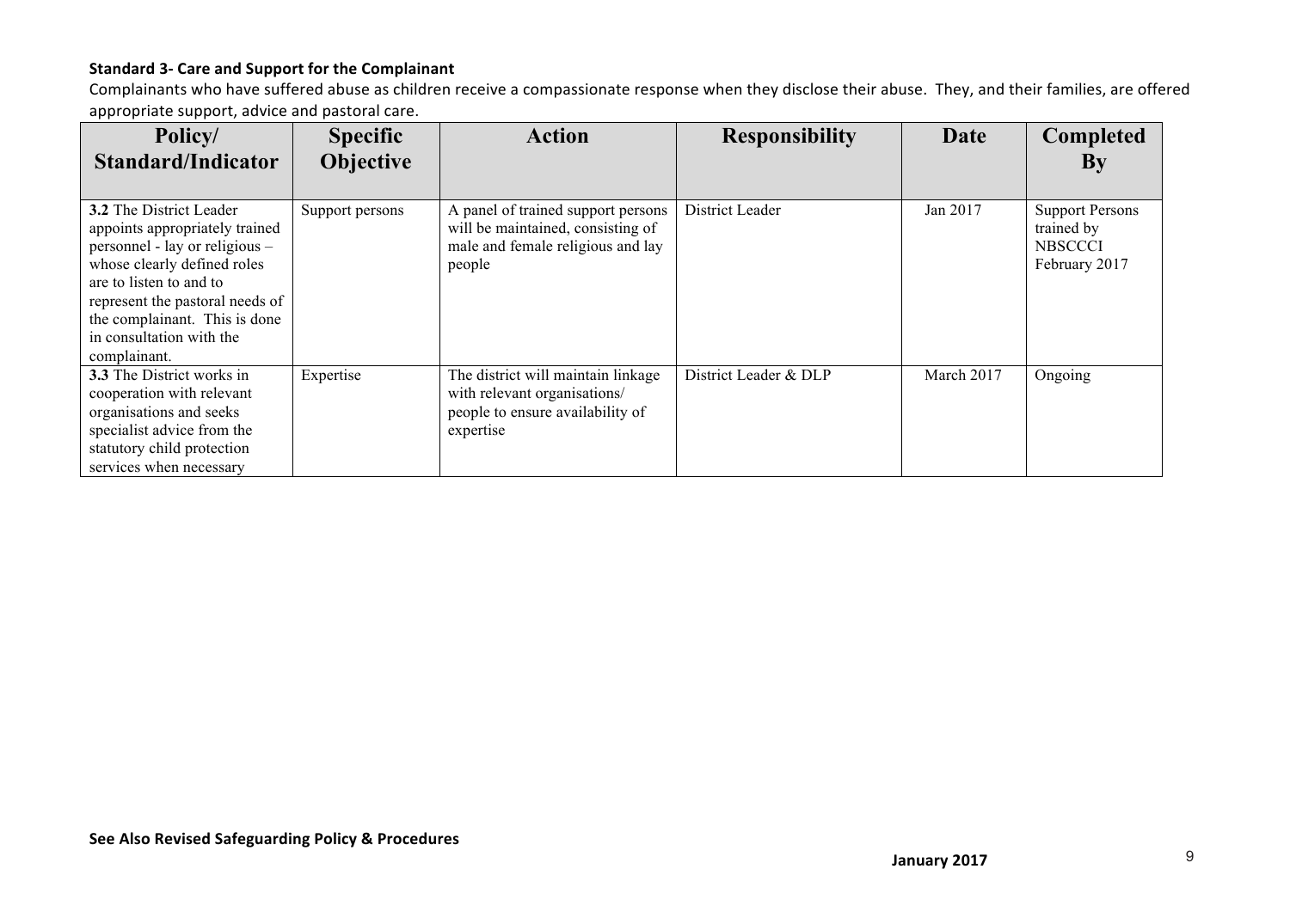| . .<br>Policy/<br><b>Standard/Indicator</b>                                                                                                                                                                                                                                   | <b>Specific</b><br><b>Objective</b> | <b>Action</b>                                                                                                                                                                                                               | <b>Responsibility</b>                                         | Date     | <b>Completed</b><br>$\mathbf{By}$                   |
|-------------------------------------------------------------------------------------------------------------------------------------------------------------------------------------------------------------------------------------------------------------------------------|-------------------------------------|-----------------------------------------------------------------------------------------------------------------------------------------------------------------------------------------------------------------------------|---------------------------------------------------------------|----------|-----------------------------------------------------|
| 4.1 The District Leader<br>appoints appropriately trained<br>personnel – lay or religious –<br>whose clearly defined roles<br>are to listen to and to<br>represent the pastoral needs of<br>the respondent (priests). This<br>is done in consultation with<br>the respondent. | Right of accused<br>respected       | The rights under natural justice,<br>civil law, and canon law of an<br>accused person will be respected,<br>with a legal presumption of<br>innocence maintained during all<br>enquiry processes.                            | The District Leader & DLP will<br>collaboratively ensure this | Ongoing  | Ongoing                                             |
|                                                                                                                                                                                                                                                                               | Support                             | All accused persons will be offered:<br>Priest advisor<br>Counselling/support<br>Specialist services which<br>are appropriate                                                                                               | District Leader & DLP                                         | Ongoing  | Ongoing                                             |
|                                                                                                                                                                                                                                                                               | Reputation                          | If it is established that a complaint<br>is not upheld or is wrong, all efforts<br>will be made to restore the good<br>name and reputation of the person<br>accused. The actions will be agreed<br>with the person accused. | District Leader                                               | Ongoing  | Ongoing                                             |
|                                                                                                                                                                                                                                                                               | Priest advisors                     | A panel of trained priest advisors<br>will be maintained. A priest advisor<br>will, in consultation with the priest,<br>be appointed in all cases.                                                                          | District Leader & DLP                                         | Jan 2017 | Person trained by<br><b>NBSCCCI</b><br>January 2017 |
|                                                                                                                                                                                                                                                                               | Others effected                     | Communities and others effected by<br>a priest taking leave from ministry<br>will be offered support                                                                                                                        | District Leader                                               |          |                                                     |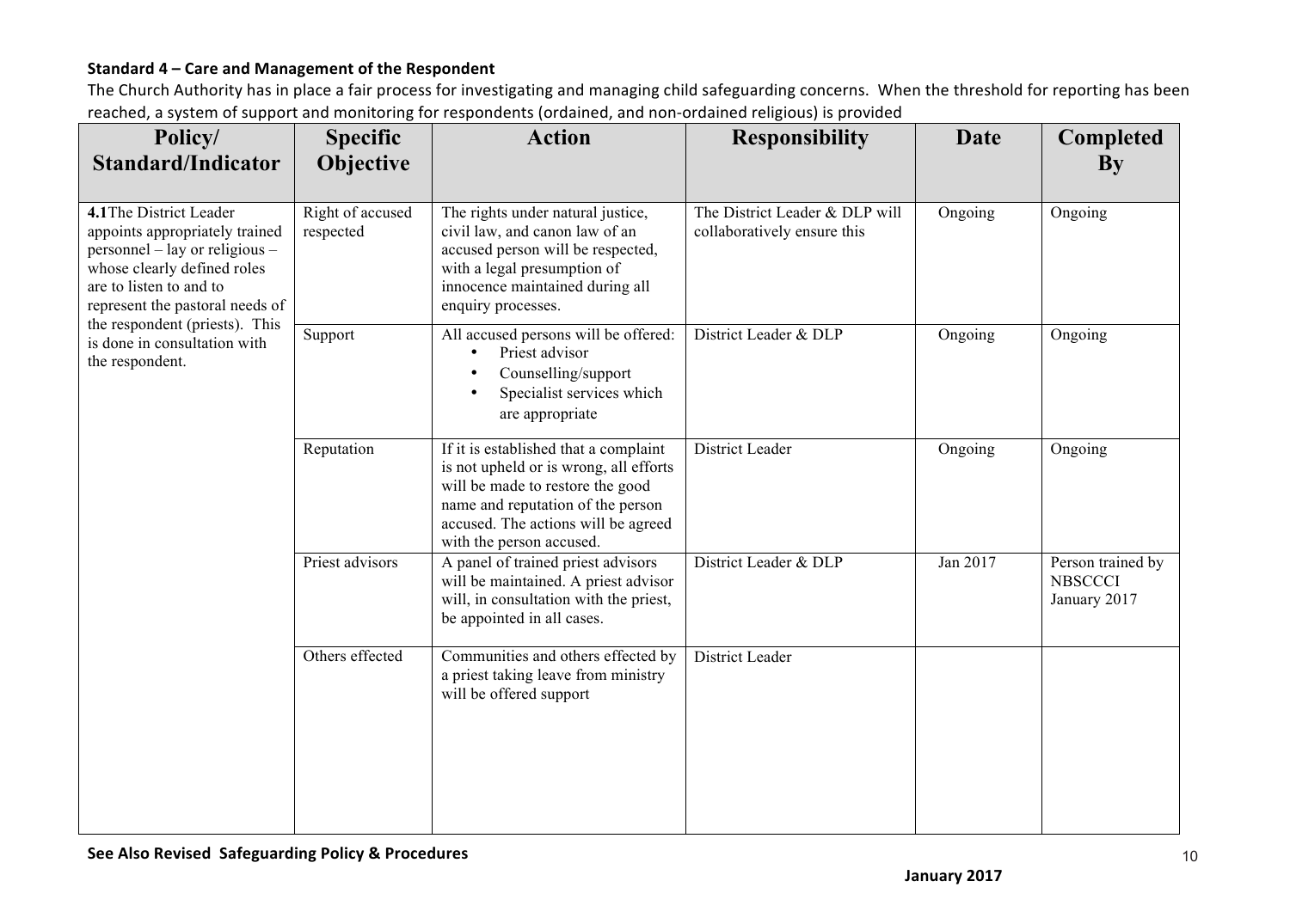| Policy/<br><b>Standard/Indicator</b>                                                                                                                                                                                                                                                  | <b>Specific</b><br>Objective | <b>Action</b>                                                                                                                                                                                                                                                                                                                                                                                                                                                                                                                                                                                                          | <b>Responsibility</b>                  | <b>Date</b> | <b>Completed</b><br>By |
|---------------------------------------------------------------------------------------------------------------------------------------------------------------------------------------------------------------------------------------------------------------------------------------|------------------------------|------------------------------------------------------------------------------------------------------------------------------------------------------------------------------------------------------------------------------------------------------------------------------------------------------------------------------------------------------------------------------------------------------------------------------------------------------------------------------------------------------------------------------------------------------------------------------------------------------------------------|----------------------------------------|-------------|------------------------|
| 4.1 The District Leader will<br>appoints appropriately trained<br>personnel – lay or religious –<br>whose clearly defined roles<br>are to listen to and to<br>represent the pastoral needs of<br>the respondent (lay people).<br>This is done in consultation<br>with the respondent. | Lay persons                  | Lay personnel including<br>staff/volunteers who are the subject<br>of a safeguarding complaint will be<br>responded in the context of<br>National Safeguarding Policy<br>(Children First) relevant legislation<br>and Distrcit HR policies.<br>Note: the Manager/Activity Leader<br>will agree with the DLP on how the<br>matter should be addressed.<br>The District Leader authorises two<br>people to support and ensure that<br>the issues arising are addressed:<br>The HR Manager will<br>take responsibility for the<br>HR Dimension.<br>The DLP will take<br>responsibility for the<br>safeguarding dimension. | District Leader, DLP and HR<br>Manager | Jan 2017    | Ongoing                |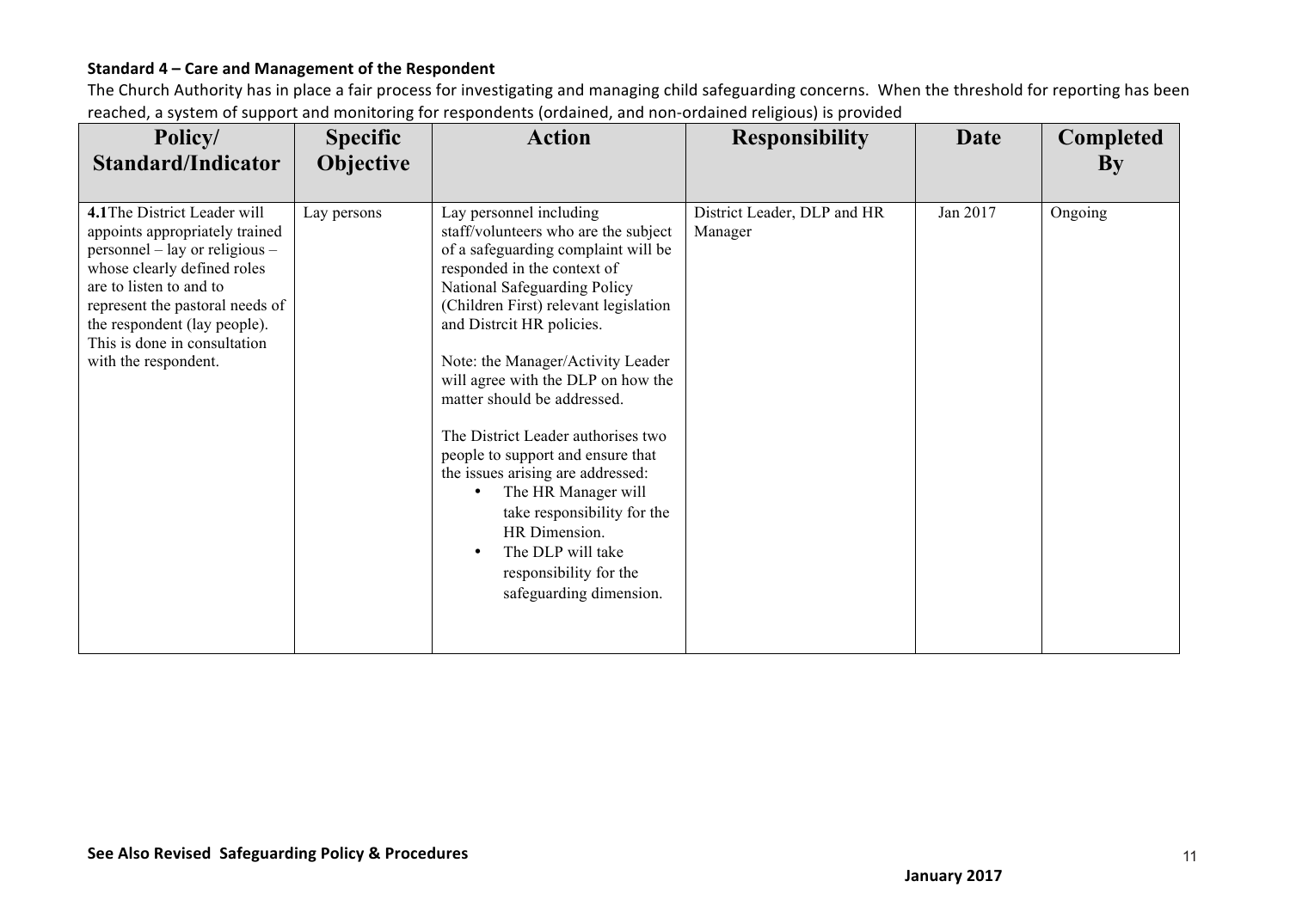| . .<br>Policy/<br><b>Standard/Indicator</b>                                                                                                                                                                                                                                            | <b>Specific</b><br>Objective | <b>Action</b>                                                                                                                                                                                                                                                                                                                                                                                       | <b>Responsibility</b>                                         | <b>Date</b> | <b>Completed</b><br>By |
|----------------------------------------------------------------------------------------------------------------------------------------------------------------------------------------------------------------------------------------------------------------------------------------|------------------------------|-----------------------------------------------------------------------------------------------------------------------------------------------------------------------------------------------------------------------------------------------------------------------------------------------------------------------------------------------------------------------------------------------------|---------------------------------------------------------------|-------------|------------------------|
| 4.2 The District Leader has<br>arrangements in place to<br>inform the respondent that an<br>allegation has been received<br>about him/her; and has a<br>procedure for deciding<br>whether an Interim<br>Management Plan needs to be<br>put in place for the respondent                 |                              | In each case the DLP will (in<br>consultation with the District<br>Leader) inform the respondent that<br>an allegation has been received.<br>In each case, as appropriate, the<br>District will develop:<br>An interim management<br>plan<br>A risk assessment<br>A safeguarding plan                                                                                                               | DLP in consultation with the<br>District Leader<br><b>DLP</b> | Ongoing     | Ongoing                |
|                                                                                                                                                                                                                                                                                        | Information                  | An overview of the District<br>procedures in response to<br>complaints of abuse by a priest will<br>be circulated to all priests.                                                                                                                                                                                                                                                                   | Safeguarding Officer                                          | May 2017    |                        |
| 4.3 When statutory authority<br>investigations and<br>assessments have been<br>completed, the District Leader<br>restarts the Preliminary<br>Investigation/collecting the<br>proofs as provided for in<br>Canon 1717. (1) -<br>(3)(ordained) and Canon 695<br>(non-ordained religious) |                              | The District will respect the need to<br>cooperate with and not compromise<br>the statutory processes of An Garda<br>Síochána and Tulsa. In this context<br>the District will, when appropriate,<br>undertake the relevant Canon Law<br>processes (to include preliminary<br>investigations).<br>The District Leader will appoint a<br>suitable person to conduct the<br>Preliminary Investigation. | District Leader                                               | Jan 2017    | Ongoing                |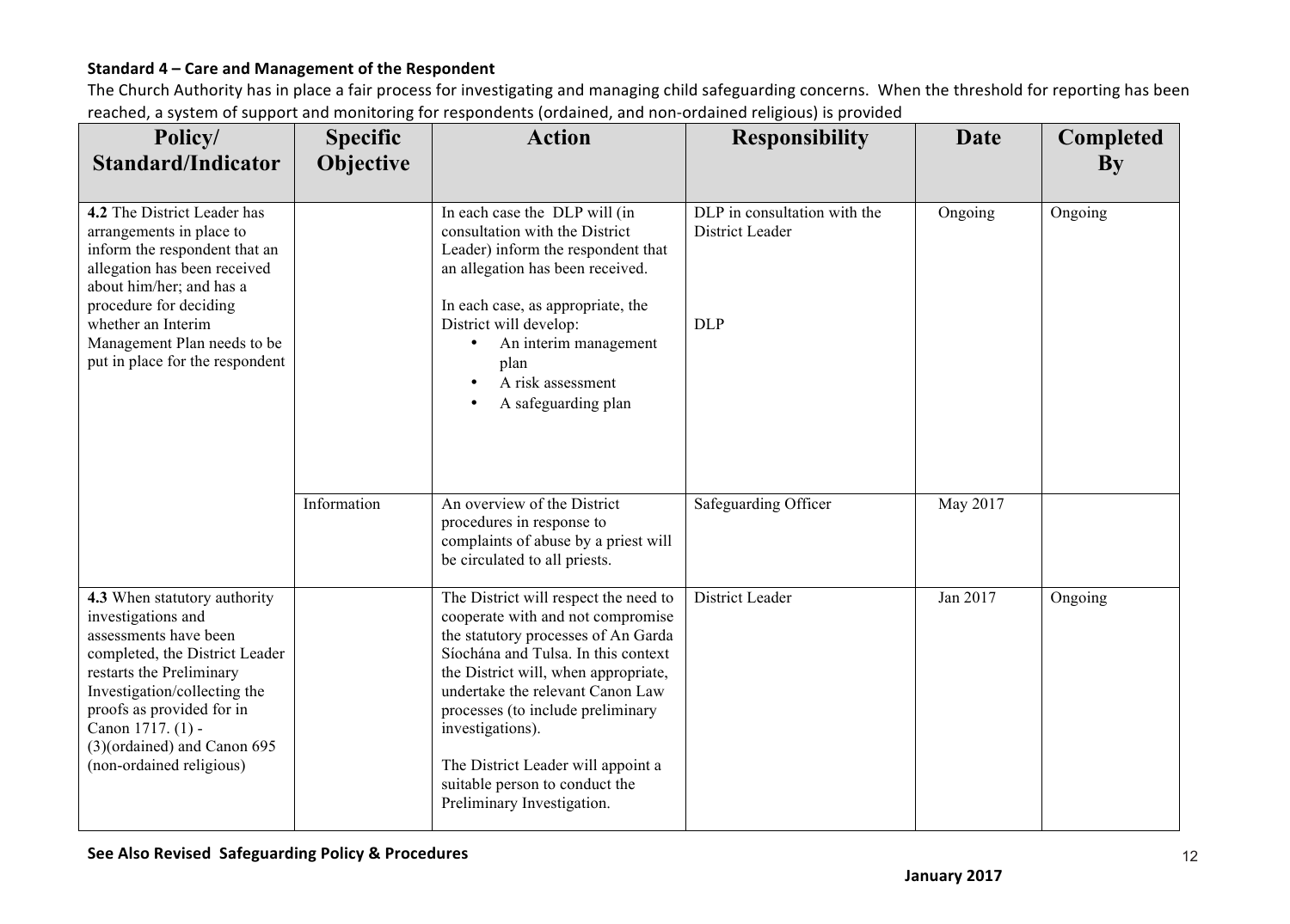| Policy/<br><b>Standard/Indicator</b>                                                                                                                                                        | <b>Specific</b><br><b>Objective</b> | <b>Action</b>                                                                                                                                                            | <b>Responsibility</b>         | <b>Date</b> | <b>Completed</b><br>By |
|---------------------------------------------------------------------------------------------------------------------------------------------------------------------------------------------|-------------------------------------|--------------------------------------------------------------------------------------------------------------------------------------------------------------------------|-------------------------------|-------------|------------------------|
| 4.4 The District Leader has in<br>place suitable arrangements<br>for the monitoring of a<br>respondent, where there is a<br>case to answer, until (and if)<br>the District Leader no longer | Monitoring                          | The relevant plan (interim or<br>ongoing), in respect of every priest<br>who is the subject of a safeguarding<br>complaint, will include<br>arrangements for monitoring. | <b>DLP</b>                    | Ongoing     | Ongoing                |
| has responsibility for<br>monitoring the respondent                                                                                                                                         | <b>Clinical Risk</b><br>Assessments | The district will ensure the<br>availability of appropriately<br>qualified professional to undertake<br>clinical risk assessments as<br>required.                        | District Leader & DLP         | Ongoing     | Ongoing                |
|                                                                                                                                                                                             | Support                             | Priests who are out of ministry as a<br>result of a safeguarding complaint<br>will be supported to live a safe and<br>meaningful life.                                   | District Leader<br><b>DLP</b> | Ongoing     | Ongoing                |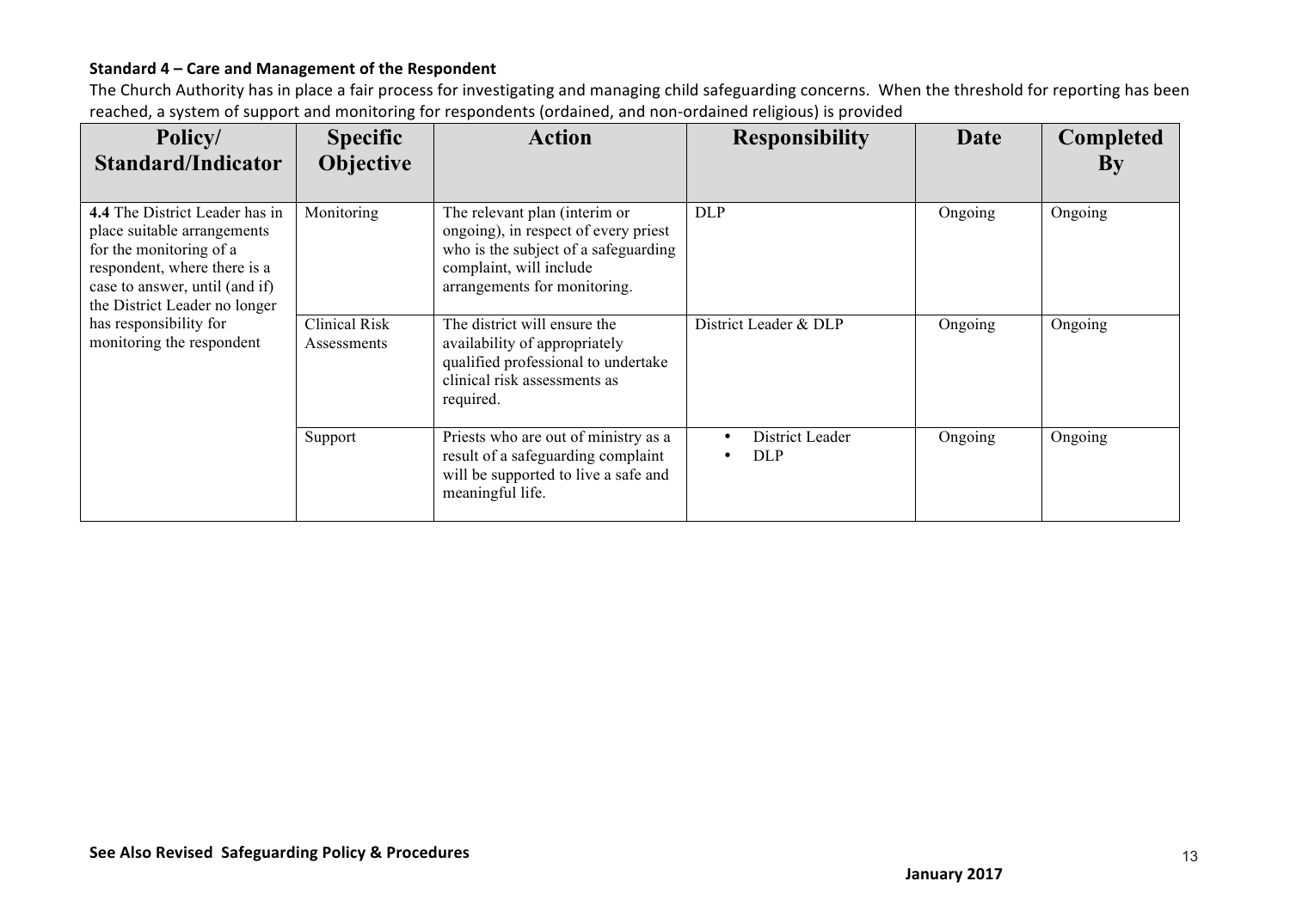Church personnel are trained and supported in all aspects of safeguarding relevant to their role, to develop and maintain the necessary knowledge, attitude and skills to safeguard and protect children

| Policy/                                                                                                                                             | <b>Specific Objective</b>                                 | <b>Action</b>                                                                                      | <b>Responsibility</b>                                                                                                                           | <b>Date</b>       | <b>Date</b> |
|-----------------------------------------------------------------------------------------------------------------------------------------------------|-----------------------------------------------------------|----------------------------------------------------------------------------------------------------|-------------------------------------------------------------------------------------------------------------------------------------------------|-------------------|-------------|
| <b>Standard/Indicator</b>                                                                                                                           |                                                           |                                                                                                    |                                                                                                                                                 | <b>Started</b>    | Completed   |
| 5.1 The District Leader ensures that the<br>induction of personnel includes training in<br>the District child safeguarding policy and<br>procedures | Full Day Training<br>Programme                            | Full Day Training Programme targeted<br>at:<br>Members who are new to the<br>$\bullet$<br>District | Safeguarding Trainer                                                                                                                            | <b>July 2017</b>  | Annually    |
|                                                                                                                                                     |                                                           | All members in active ministry<br>will be invited to the District<br>Safeguarding Workshop.        | Safeguarding Trainer and Society<br>Safeguarding Coordinator                                                                                    | <b>July 2017</b>  | Annually    |
|                                                                                                                                                     | Induction of new employees                                | Induction material prepared<br>٠                                                                   | Managers, will ensure that all new<br>staff receive safeguarding<br>information as part of their<br>induction from the Safeguarding<br>Trainer. | On going<br>basis |             |
|                                                                                                                                                     | Updates/Information for all<br>existing members and staff | Information session for all<br>$\bullet$<br>existing mambers and staff will<br>be provided         | <b>Safeguarding Trainer</b>                                                                                                                     | Yearly            | Year;y      |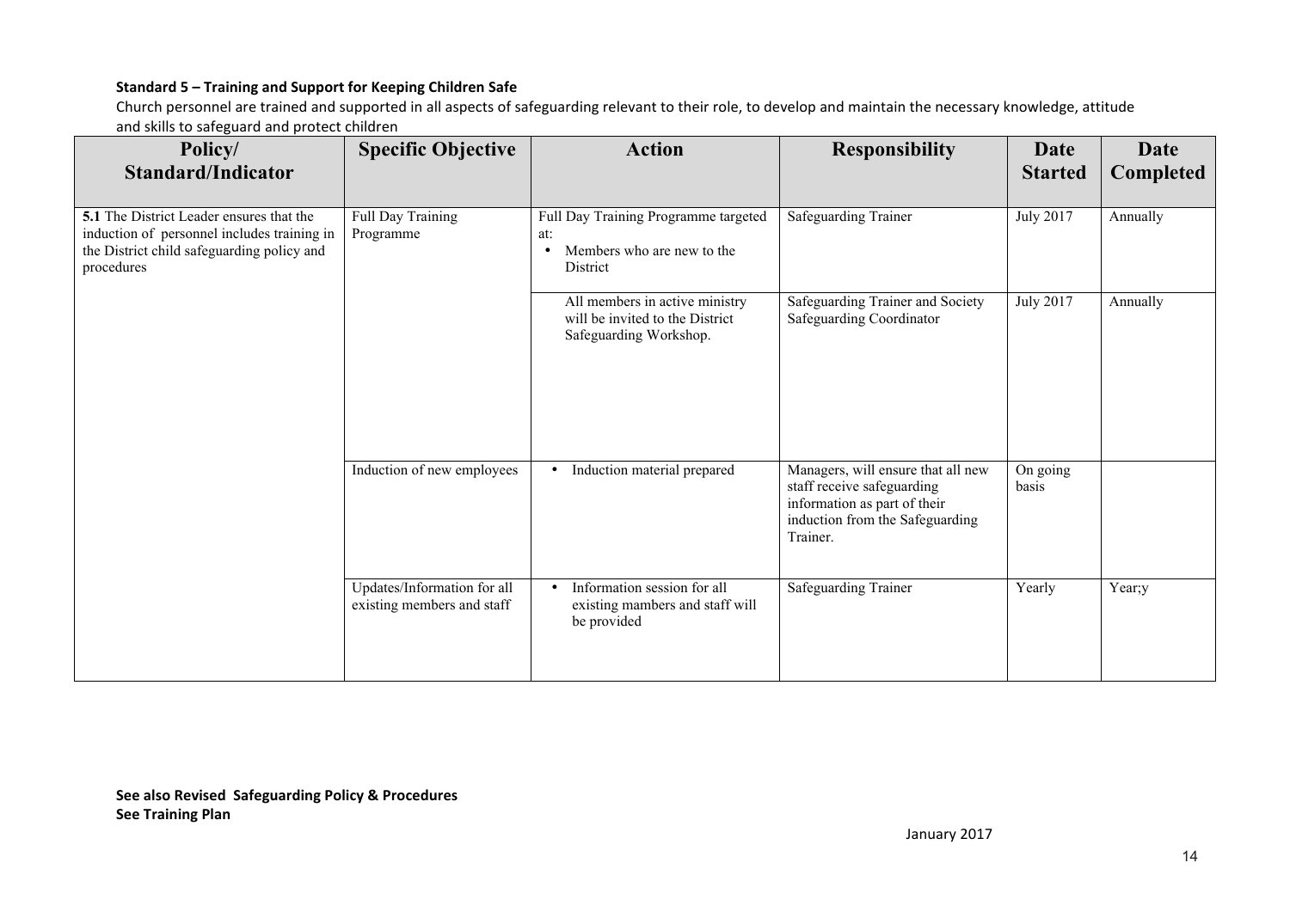Church personnel are trained and supported in all aspects of safeguarding relevant to their role, to develop and maintain the necessary knowledge, attitude and skills to safeguard and protect children

| Policy/<br><b>Standard/Indicator</b>                                                                                                                               | <b>Specific Objective</b>              | <b>Action</b>                                                                                                                                                                       | <b>Responsibility</b>                                                                                       | <b>Date</b><br><b>Started</b> | <b>Date</b><br>Completed |
|--------------------------------------------------------------------------------------------------------------------------------------------------------------------|----------------------------------------|-------------------------------------------------------------------------------------------------------------------------------------------------------------------------------------|-------------------------------------------------------------------------------------------------------------|-------------------------------|--------------------------|
| 5.2 The District conducts an annual<br>training-needs analysis that identifies all<br>personnel who require training and<br>develops a Training Plan based on this | Undertake a training-needs<br>analysis | Informed by:<br>Analysis of Community Audits<br>$\bullet$<br>Feedback/evaluation of<br>$\bullet$<br>training from Personnel<br>Feedback from Safeguarding<br>$\bullet$<br>Committee | Safeguarding Committee in<br>conjunction with:<br>Safeguarding Officer<br>Safeguarding Trainer<br>$\bullet$ | Jan 2017                      | Annually                 |
|                                                                                                                                                                    | Finalise Training Plan                 |                                                                                                                                                                                     | <b>Safeguarding Trainer</b>                                                                                 | January<br>2017               | Annually                 |

**See also Revised Safeguarding Policy & Procedures See Training Plan**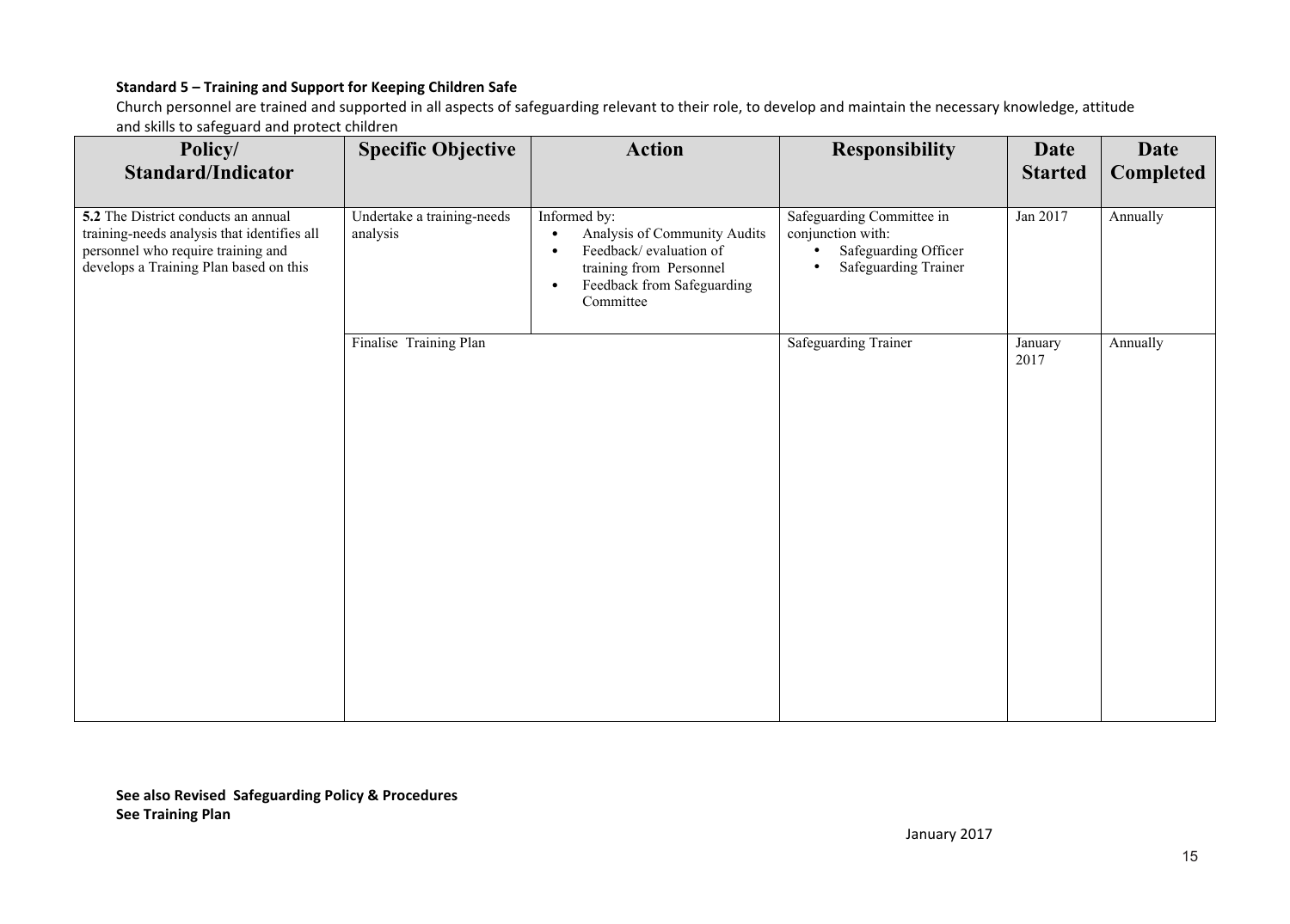Church personnel are trained and supported in all aspects of safeguarding relevant to their role, to develop and maintain the necessary knowledge, attitude and skills to safeguard and protect children

| Policy/<br><b>Standard/Indicator</b>                                                                                                                                                                                                               | <b>Specific Objective</b>                                                                                       | <b>Action</b>                                                                                                                                                      | <b>Responsibility</b>                                                                                              | Date<br><b>Started</b> | <b>Date</b><br>Completed |
|----------------------------------------------------------------------------------------------------------------------------------------------------------------------------------------------------------------------------------------------------|-----------------------------------------------------------------------------------------------------------------|--------------------------------------------------------------------------------------------------------------------------------------------------------------------|--------------------------------------------------------------------------------------------------------------------|------------------------|--------------------------|
| 5.3 The District ensures delivery at a local<br>level of NBSCCCI identified and approved<br>basic training programmes as outlined in<br>the National Strategy where identified<br>through the annual training-needs analysis                       | Provision of information and<br>updating to ensure the<br>delivery of basic<br>safeguarding awareness           | Basic training/Information/Update<br>take place once a year.                                                                                                       | SafeguardingTrainer                                                                                                |                        |                          |
|                                                                                                                                                                                                                                                    | Provide role specific training<br>for personnel                                                                 |                                                                                                                                                                    |                                                                                                                    |                        |                          |
|                                                                                                                                                                                                                                                    | Raise awareness of child<br>safeguarding with children<br>and their guardians in the<br>Church if applicable.   |                                                                                                                                                                    |                                                                                                                    |                        |                          |
| 5.4 The District ensures that personnel<br>who have specific Child Safeguarding<br>responsibilities have appropriate, role-<br>specific training that is NBSCCCI<br>identified, approved and outlined by the<br>NBSCCCI National Training Strategy | The Diistrict will support the<br>attendance by all relevant<br>personnel at NBSCCCI<br>training as appropriate | Specific training/refresher will be<br>arranged in the District (provided by<br>NBSCCCI) for:<br>Panel of Support Persons<br>$\bullet$<br>Panel of Priest Advisors | District Leader will authorise<br>relevant training<br>Organised by Safeguarding Officer<br>- delivered by NBSCCCI | Ongoing                |                          |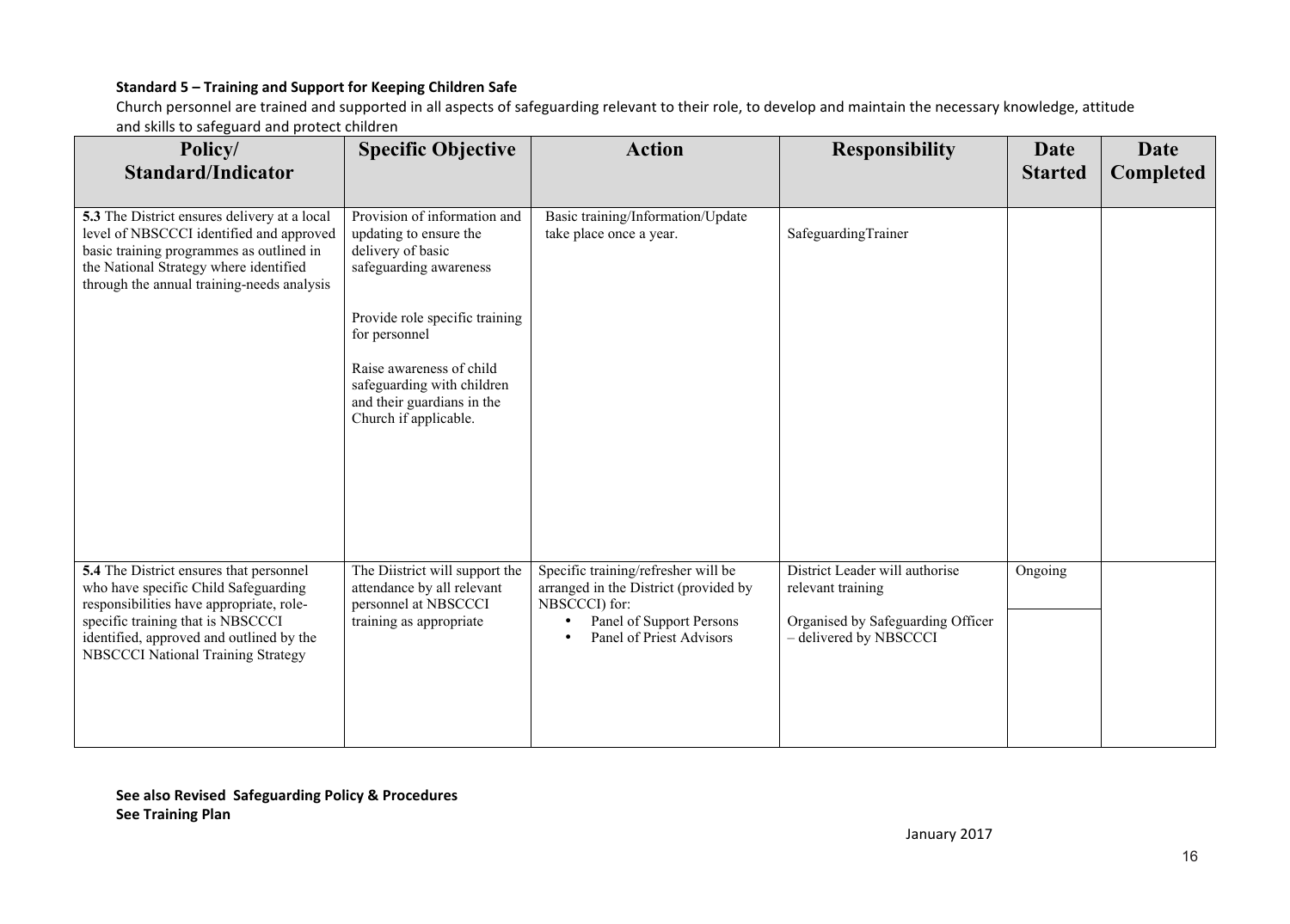Church personnel are trained and supported in all aspects of safeguarding relevant to their role, to develop and maintain the necessary knowledge, attitude and skills to safeguard and protect children

| Policy/<br><b>Standard/Indicator</b>                                                                                                                                                                                                                                                        | <b>Specific Objective</b>                                                                                  | <b>Action</b>                                                                                                                                       | <b>Responsibility</b>                                       | <b>Date</b><br><b>Started</b> | <b>Date</b><br><b>Completed</b> |
|---------------------------------------------------------------------------------------------------------------------------------------------------------------------------------------------------------------------------------------------------------------------------------------------|------------------------------------------------------------------------------------------------------------|-----------------------------------------------------------------------------------------------------------------------------------------------------|-------------------------------------------------------------|-------------------------------|---------------------------------|
| 5.5 The District provides children who<br>access Church related activities and their<br>parents/guardians, with information,<br>advice and support on keeping children<br>safe and involves them in Church child<br>safeguarding training initiatives wherever<br>possible and appropriate. | <b>Safeguaridng Posters</b><br>displayed.<br>Safeguarding Policy &<br>Procedures accessbile on<br>website. |                                                                                                                                                     | <b>Safeguarding Officer</b>                                 |                               |                                 |
| Not applicable                                                                                                                                                                                                                                                                              |                                                                                                            |                                                                                                                                                     |                                                             |                               |                                 |
| 5.6 The District facilitates the provision of<br>an appropriate level of support to all<br>involved with the Church in relation to<br>their responsibilities to safeguard children.                                                                                                         | Provide information and<br>support                                                                         | ProvideDirect<br>$\bullet$<br>Support/Supervision<br>All Safeguarding personnel<br>$\bullet$<br>will be supported in attending<br>relevant training | Safeguarding Officer with support<br>of the District Leader | Ongoing                       |                                 |
|                                                                                                                                                                                                                                                                                             |                                                                                                            | The services of the<br>$\bullet$<br>Safeguarding Trainer and<br>Safeguarding Officer will be<br>widely circulated                                   | Safeguarding Officer                                        | Ongoing                       |                                 |
|                                                                                                                                                                                                                                                                                             |                                                                                                            |                                                                                                                                                     |                                                             |                               |                                 |

**See also Revised Safeguarding Policy & Procedures See Training Plan**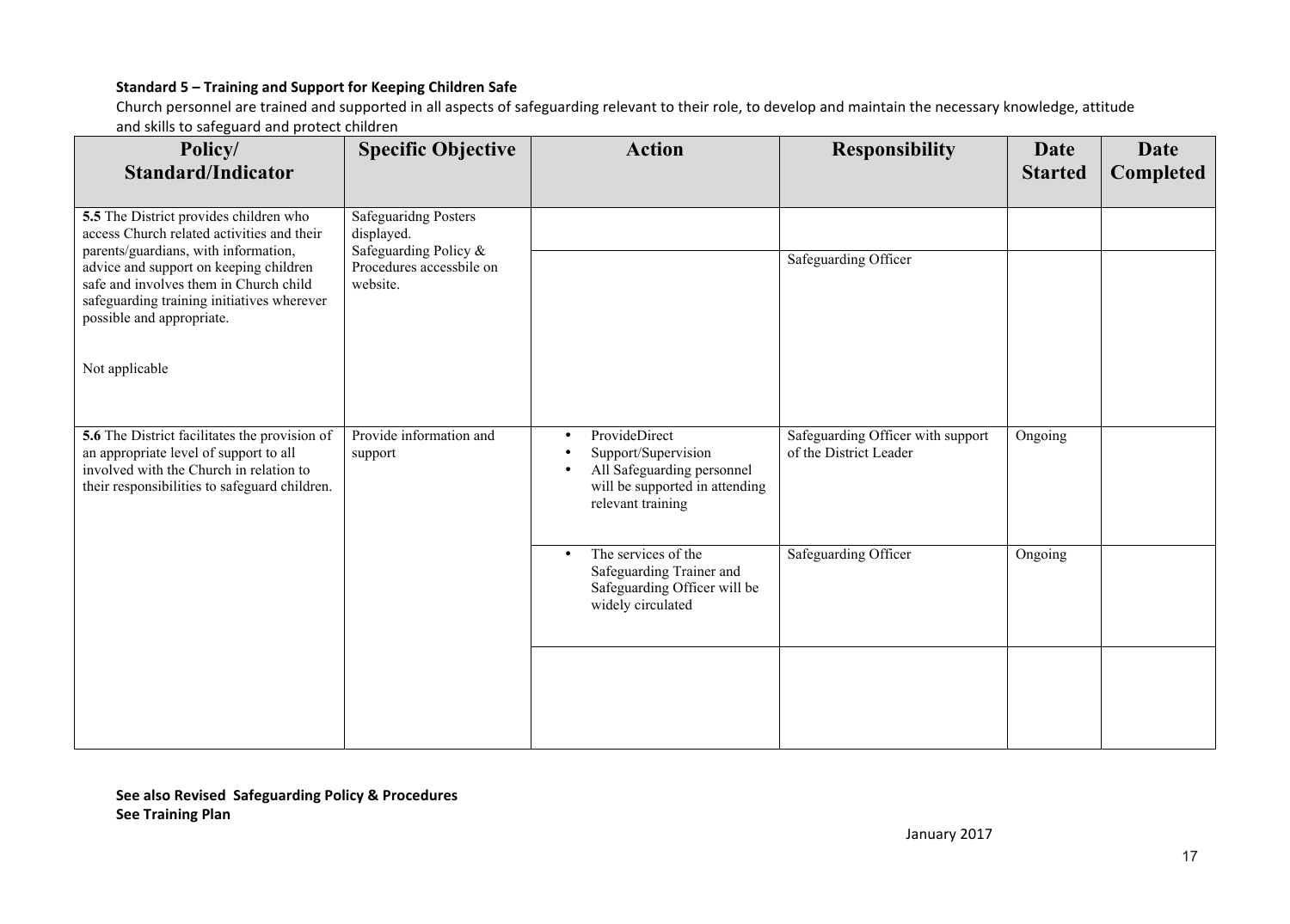#### **Standard 6 – Communicating the Church's Safeguarding Message**

Church bodies appropriately communicate the Church's child safeguarding message

| Policy/<br><b>Standard/Indicator</b>                                                                         | <b>Specific</b><br>Objective                                                                    | <b>Action</b>                                                                                                                                                                                 | <b>Responsibility</b>                                 | Date<br><b>Started</b>          | <b>Date</b><br>Completed                             |
|--------------------------------------------------------------------------------------------------------------|-------------------------------------------------------------------------------------------------|-----------------------------------------------------------------------------------------------------------------------------------------------------------------------------------------------|-------------------------------------------------------|---------------------------------|------------------------------------------------------|
| 6.1 The District has a written<br>plan which details how the<br>safeguarding message will be<br>communicated | Develop<br><b>Communication Plan</b><br>for 2017                                                | Prepare Plan<br>Approve Plan                                                                                                                                                                  | Safeguarding Committee with<br>Safeguarding Officer   | January 2017                    | Annually                                             |
| 6.2                                                                                                          | Contact information to<br>be widely available                                                   | Contact details for all<br>safeguarding personnel<br>to be available in the<br><b>District Directory</b>                                                                                      | District Leadership                                   | Ongoing                         |                                                      |
|                                                                                                              | <b>District Safeguarding</b><br>Newsletter to be<br>developed annually<br>usually in Springtime | Safeguarding newsletter<br>$\bullet$<br>$(200 \text{ copies})$ to be<br>published and circulated<br>to all members and<br>relevant personnel<br>Circulate to all<br>$\bullet$<br>departments. | Safeguarding Officer                                  | April/May,<br>2017<br>June 2016 | Completed<br>May, 2017 and<br>each susquent<br>year. |
|                                                                                                              | District Website                                                                                | Update safeguarding<br>$\bullet$<br>information quarterly<br>and otherwise as<br>appropriate                                                                                                  | Safeguarding Officer &<br><b>Communication Person</b> | Ongoing                         | June 2016<br>Ongoing                                 |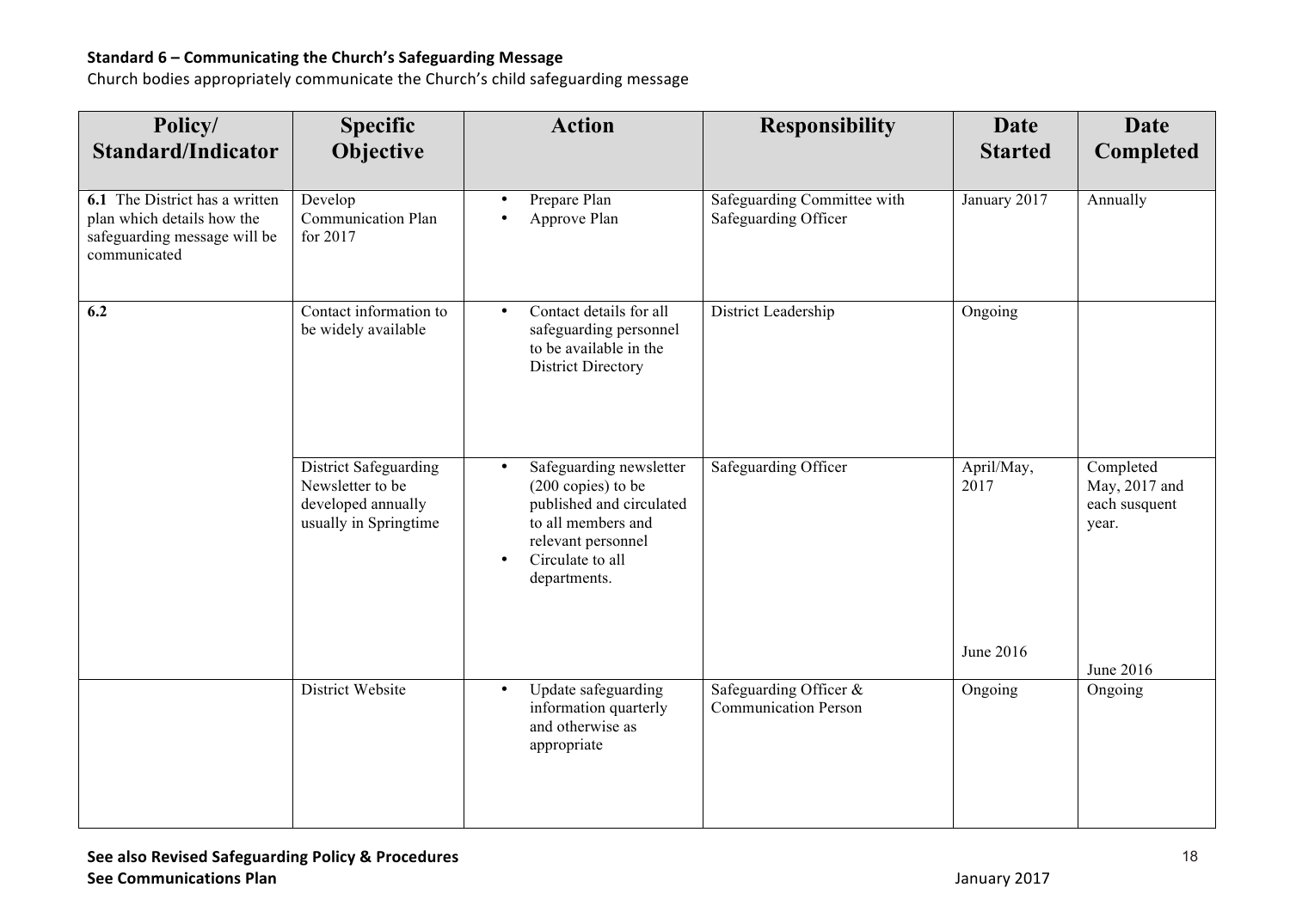#### Standard 6 – Communicating the Church's Safeguarding Message

Church bodies appropriately communicate the Church's child safeguarding message

| Policy/<br><b>Standard/Indicator</b>                       | <b>Specific</b><br>Objective | <b>Action</b> | <b>Responsibility</b> | <b>Date</b><br><b>Started</b> | <b>Date</b><br><b>Completed</b> |
|------------------------------------------------------------|------------------------------|---------------|-----------------------|-------------------------------|---------------------------------|
| 6.3 The District ensures that it                           |                              |               |                       |                               |                                 |
| communicates the Church's                                  |                              |               |                       |                               |                                 |
| child safeguarding message to                              |                              |               |                       |                               |                                 |
| people whose first language is                             |                              |               |                       |                               |                                 |
| not English, as well as to<br>people who have specific     |                              |               |                       |                               |                                 |
| needs.                                                     |                              |               |                       |                               |                                 |
|                                                            |                              |               |                       |                               |                                 |
| Not Applicable                                             |                              |               |                       |                               |                                 |
| 6.4 The District establishes                               |                              |               |                       |                               |                                 |
| links with other local                                     |                              |               |                       |                               |                                 |
| organisations in order to                                  |                              |               |                       |                               |                                 |
| promote a safe and caring<br>community for children and to |                              |               |                       |                               |                                 |
| share best child safeguarding                              |                              |               |                       |                               |                                 |
| practice                                                   |                              |               |                       |                               |                                 |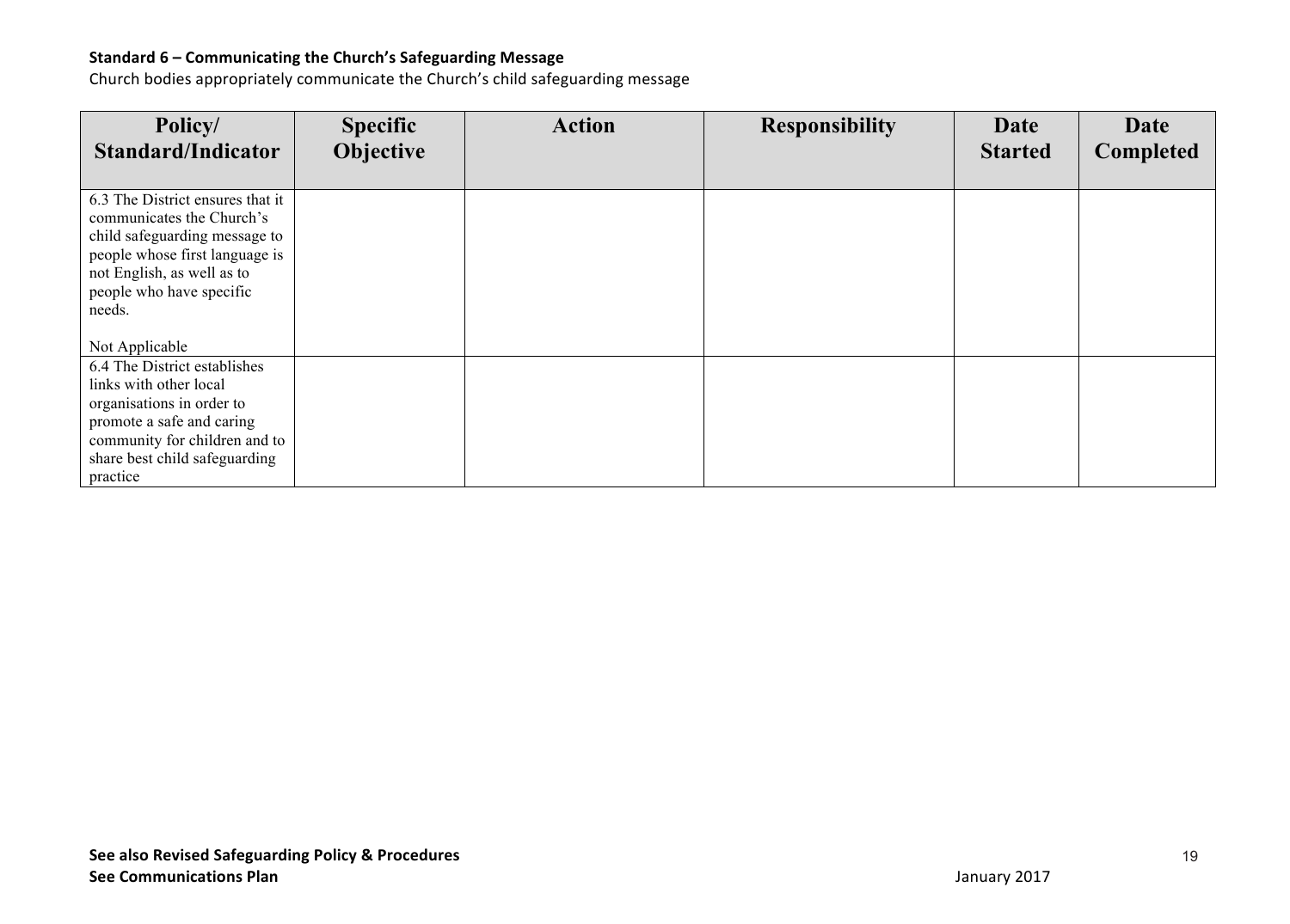#### **Standard 7 – Quality Assuring Compliance with the Seven Standards**

The Church body develops a plan of action to quality assure compliance with the seven safeguarding Standards. This action plan is reviewed annually. The Church body only has responsibility to monitor, evaluate and report on compliance with the indicators under each Standard that apply to it, depending on its ministry.

| Policy/<br><b>Standard</b>                                                                                                                                                                                                                                                                                                                                                     | <b>Specific</b><br>Objective | <b>Action</b>                                                                                                                                                                                                                                                                                                                                                                  | <b>Responsibility</b>                          | <b>Date</b><br><b>Started</b> | <b>Date</b><br>Completed |
|--------------------------------------------------------------------------------------------------------------------------------------------------------------------------------------------------------------------------------------------------------------------------------------------------------------------------------------------------------------------------------|------------------------------|--------------------------------------------------------------------------------------------------------------------------------------------------------------------------------------------------------------------------------------------------------------------------------------------------------------------------------------------------------------------------------|------------------------------------------------|-------------------------------|--------------------------|
| 7.1 The District:<br>Puts in place<br>$\bullet$<br>arrangements to monitor<br>and evaluate its<br>compliance with the<br>seven safeguarding<br>Standards at local level<br>Produces a report on the<br>$\bullet$<br>level of compliance<br>established through this<br>audit exercise<br>Notifies the NBSCCCI<br>$\bullet$<br>of the completion of this<br>annual audit report | Operational<br>Review        | The District Leader<br>$\bullet$<br>will authorise the<br>Safeguarding<br>Committee to review,<br>compliance with the 7<br><b>Standards</b><br>Safeguarding<br>Committee will review<br>2017-2020 Action<br>Plan and recommend<br>its approval to the<br>District Leader.<br>At each of 4 meetings<br>in 2017/2018/2019<br>Committee will review<br>progress of Action<br>Plan | District Leader & Safeguarding<br>Committee    | 2017                          | Yearly                   |
|                                                                                                                                                                                                                                                                                                                                                                                |                              | The District Leader will meet<br>with the Designatd Liaison<br>Person on a monthly basis to:<br>Review all cases<br>Make all necessary<br>decisions to ensure that<br>standards are being met<br>in respect of cases                                                                                                                                                           | District Leader & Designated<br>Liaison Person | Monthly<br>ongoing            | Monthly ongoing          |
|                                                                                                                                                                                                                                                                                                                                                                                |                              | The District Leader &<br>Designated Liaison Person will<br>meet withTusla annually                                                                                                                                                                                                                                                                                             | District Leader & Designated<br>Liaison Person | January 2017                  | Annually                 |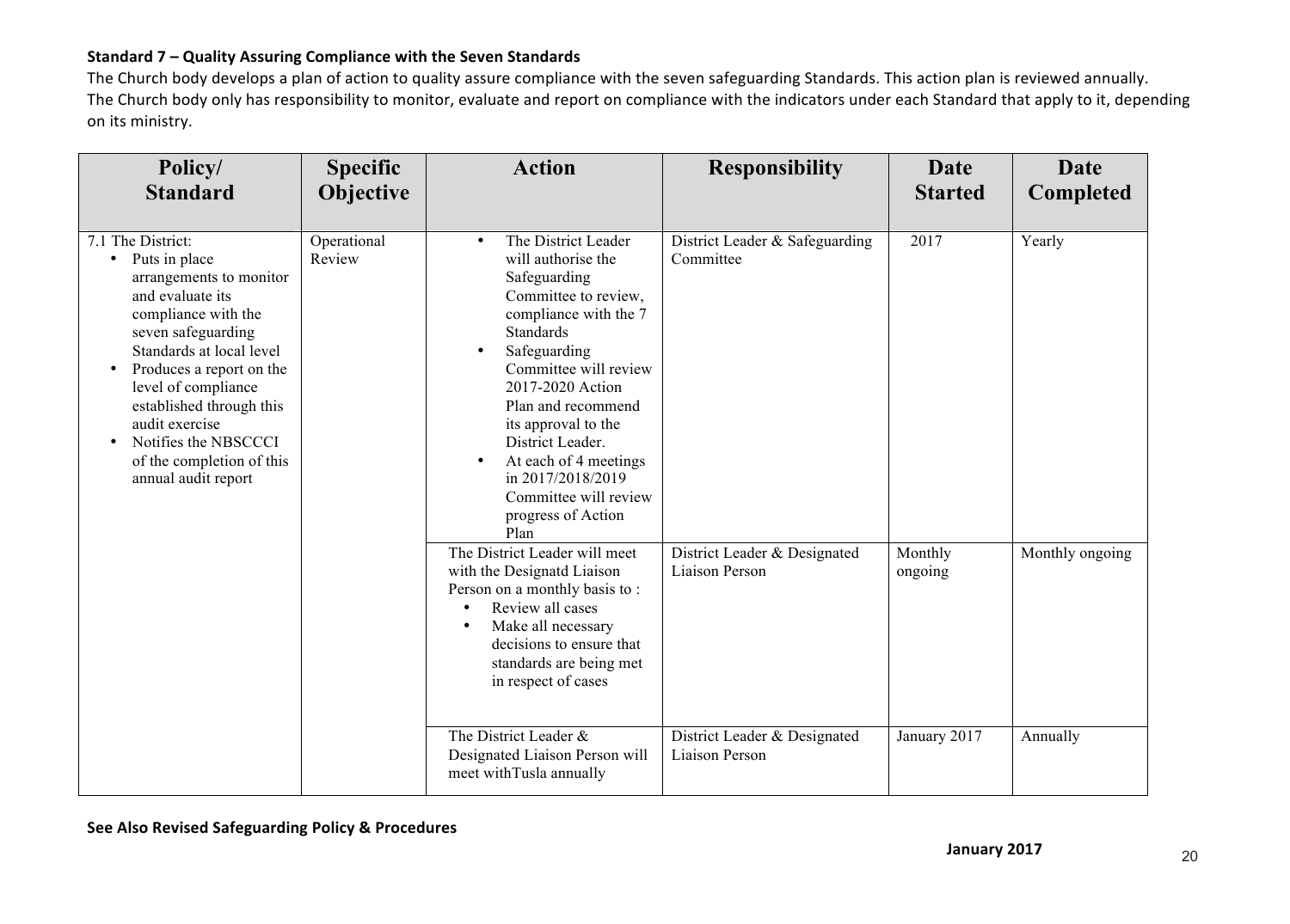#### **Standard 7 – Quality Assuring Compliance with the Seven Standards**

The Church body develops a plan of action to quality assure compliance with the seven safeguarding Standards. This action plan is reviewed annually. The Church body only has responsibility to monitor, evaluate and report on compliance with the indicators under each Standard that apply to it, depending on its ministry.

| Policy/<br><b>Standard</b> | <b>Specific</b><br>Objective           | <b>Action</b>                                                                                                                                           | <b>Responsibility</b>                        | <b>Date</b><br><b>Started</b> | <b>Date</b><br>Completed |
|----------------------------|----------------------------------------|---------------------------------------------------------------------------------------------------------------------------------------------------------|----------------------------------------------|-------------------------------|--------------------------|
|                            | Annual Audit                           | An annual audit of the relevant<br>safeguarding arrangements in<br>all community houses will be<br>undertaken                                           | House Leade with the<br>Safeguarding Officer | October<br>yearly             | December yearly          |
|                            |                                        | A report will be prepared $-$<br>based on the Audit which will<br>identify<br>strengths/weaknesses<br>training needs for year<br>Other priority actions | Safeguaridng Officer                         | January<br>yearly             | January yearly           |
|                            |                                        | NBSCCCI will be notified of<br>the completion of the annual<br>report                                                                                   | District Leader & Safeguarding<br>Officer    | January yearly                | January yearly           |
|                            | Review<br>Safeguarding<br>Arrangements | The District Leaader will<br>personally review the<br>Safeguarding Annual Report                                                                        | District Leader                              | January yearly                | January yearly           |
|                            |                                        | Visit each community house in<br>2017, 2018 & 2019 and report<br>to Safeguarding Committee                                                              | District Leader                              | Yearly                        | Yearly                   |
|                            |                                        | The Safeguarding Committee<br>will meet 4 times annually and<br>will review progress in respect<br>of each action in the Action<br>Plan                 |                                              |                               |                          |